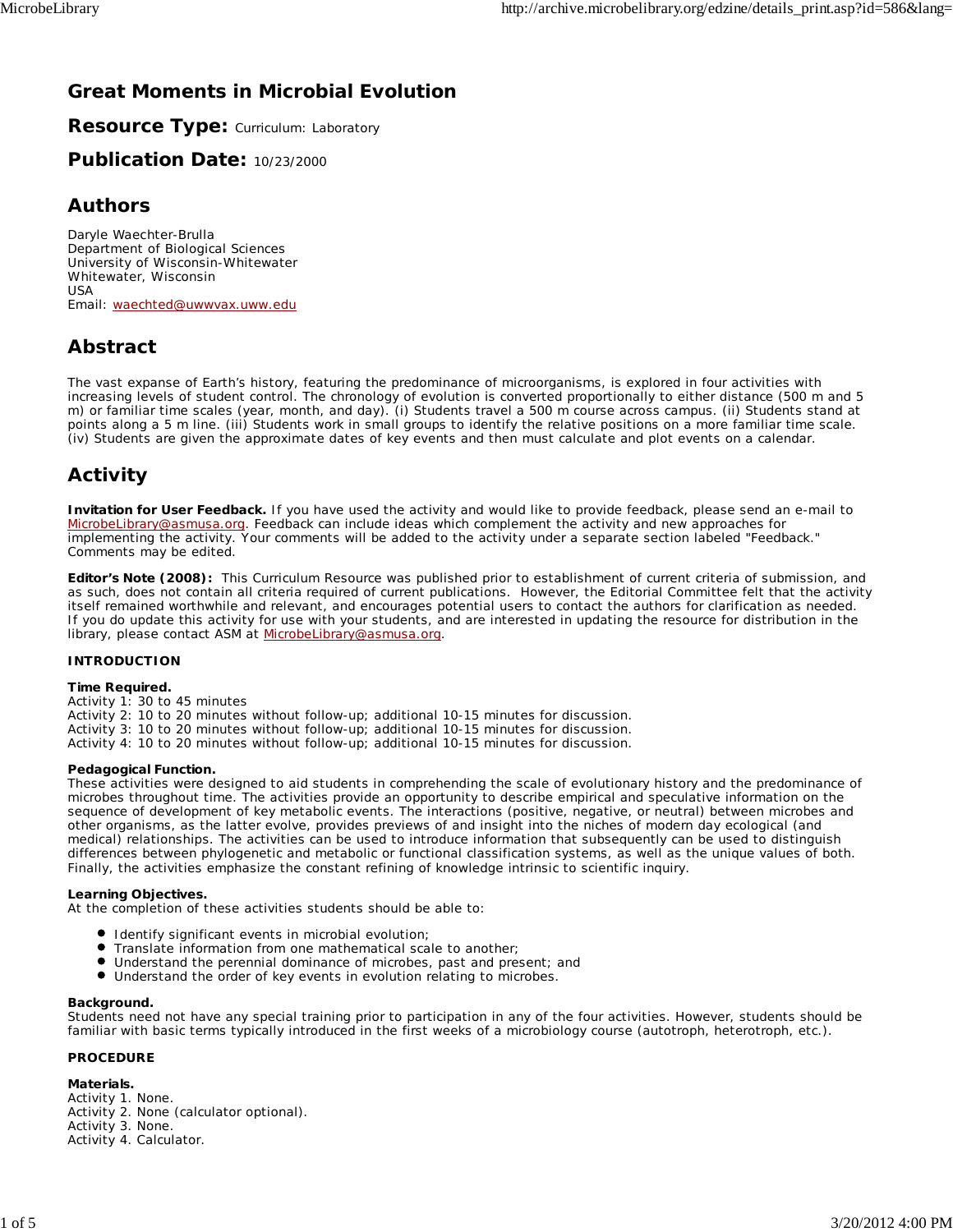#### **Instructor Version.**

*Activity 1.* "Walk (Run and Tumble) Through Time" (500 m). The instructor leads students along a 500 m path representing the evolutionary history of the planet. Students receive a handout listing evolutionary eras and epochs, with space to record notes. The instructor presents a brief summary of key events at premeasured distances proportional to the time elapsed since the formation of earth.

Appendix 1. Topics for Walk (Run and Tumble) Figure 1. Walk (Run and Tumble) Through Time - Handout for Activity 1

*Activity 2.* "A Line Across Time" (5 m or 5 cm). Students begin by working in small groups to identify the position of one or more events, with the total of selected events divided among all groups. After a short period for analysis, each group directs the positioning of their representative along a 5 m line in front of the room. Their positions are proportional to time elapsed, where the left side represents the formation of the planet and the right side represents the present. Alternatively, students mark the positions of their assigned events on a 5 cm line on paper.

Appendix 1. Topics for Walk (Run and Tumble) Figure 2A. A Line Across Time - Instructions (Scale =  $5$  m line in classroom) Figure 2B. A Line Across Time - Worksheet (Scale = 5 m line in classroom) Figure 2C. A Line Across Time - Instructions (Scale = 15 cm line on paper) Figure 2D. A Line Across Time - Worksheet (Scale = 15 cm line on paper)

*Activity 3.* "Time Flies, No Matter What the Scale" (plotting only). Students, working in small groups, receive a list of evolutionary events correlated with modern calendars. They also receive a calendar template (year, month, or day). Each group then plots the evolutionary events on the template.

Figure 3. Time Flies, No Matter What the Scale - Instructions Figure 4. Table of Useable Units Figure 5. Calendar Template – One Year Figure 6. Calendar Template – One Month Figure 7. Calendar Template – One Day (military time format) Figure 8. Calendar Template – One Year ("planner" time format)

*Activity 4.* "Time Flies, No Matter What the Scale" (calculation and plot). Students, working in small groups, receive a list of evolutionary events. They are directed to calculate the correlation of each event, on a proportional basis, with the time frame of a modern calendar. They also receive a calendar template (year, month, or day). Each group completes the calculation for one or more time points, then plots the evolutionary events on the template. Individual groups may be assigned one or more time points, with subsequent reports from each group being recorded on a common template (e.g., placed on an overhead projector).

Figure 9A. Time Flies, No Matter What the Scale - Instructions (Scale = Year) Figure 9B. Time Flies, No Matter What the Scale - Worksheet (Scale = Year) Figure 9C. Time Flies, No Matter What the Scale - Instructions (Scale = Month) Figure 9D. Time Flies, No Matter What the Scale - Worksheet (Scale = Month) Figure 9E. Time Flies, No Matter What the Scale - Instructions (Scale = Day) Figure 9F. Time Flies, No Matter What the Scale - Worksheet (Scale = Day) Figure 5. Calendar Template – One Year Figure 6. Calendar Template – One Month Figure 7. Calendar Template – One Day (military time format) Figure 8. Calendar Template – One Year ("planner" time format)

**Safety Issues.** Not applicable.

#### **ASSESSMENT and OUTCOMES**

#### **Suggestions for Assessment.**

- Peer oral assessment is incorporated into the activities through group discussion and whole class discussion and feedback.
- Immediate instructor feedback is incorporated in Activities 2, 3, and 4 at the completion of each example.
- $\bullet$ Concepts can be included on a subsequent quiz or exam using either a map (as in Activity 1) or a calendar (as in Activities 3 and 4).

#### **Problems and Caveats.**

Prior to performing activity 1, the instructor will need to measure out and identify stops to represent the evolutionary events. The 500 m distance is about the length of one long campus block. I end the "Walk" in the microbiology lab; that puts the Cambrian events at the front door of the building and all the subsequent events inside in the hallways or in the lab. I use visuals (some figures from books, etc.) to illustrate events along the way, for the ones inside the building, I hang them up on the walls.

#### **SUPPLEMENTARY MATERIALS**

#### **Possible Modifications.**

The amount of detail required can be varied based on time available and background of the students. Different distance or time scales can be used. Calculations can be assigned for completion outside of class.

#### **Appendices.**

Appendix 1. Topics for Walk (Run and Tumble) Through Time (all activities)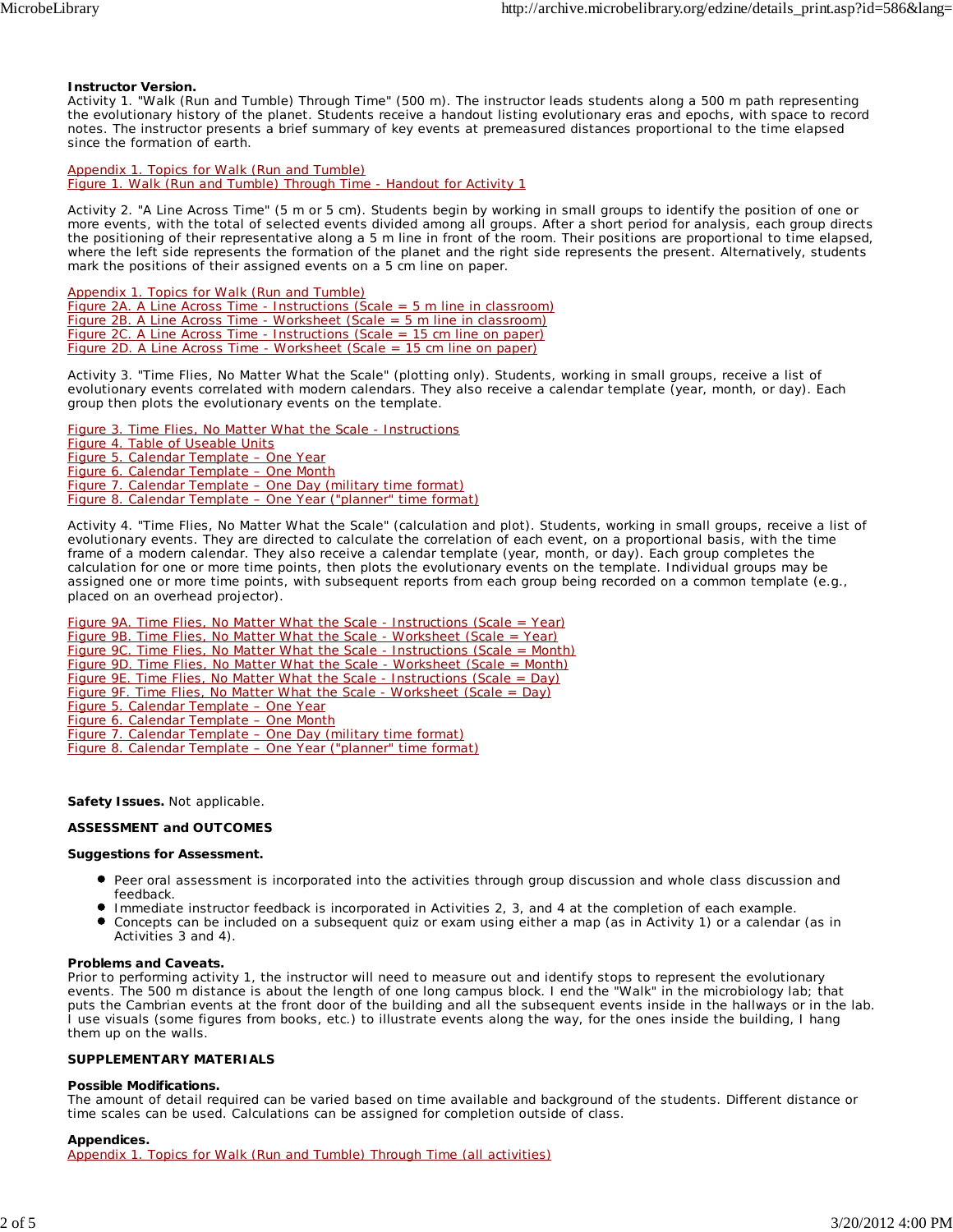Appendix 2. Correlation of Events with Distances (Activities 1 & 2) Appendix 3. Correlation of Events with Modern Calendars (Activities 3 & 4)

#### **References.**

*General microbiology textbooks* a) Books with directly related features (figures, tables)

**Perry, J. J. and J. T. Staley.** 1997. Microbiology: dynamics and diversity. Saunders College Publishing, Fort Worth, Tex. \* Part 5. Microbial evolution and diversity.

- \* A conversation with Carl Woese, p. 384-387.
- \* Ch. 17. Taxonomy of Eubacteria and Archaea, p. 388-413.
- \* Ch. 18. Evolution, p. 414-429.
- \* Table 18.1. Geological timetable of Earth, p. 415.
- \* Table 18.2. Precambrian geological timetable of Earth, p. 416.
- \* Figure 18.1. Fossil stromatolites, p. 417.
- \* Figure 18.2. Modern stromatolites, p. 417.
- \* Figure 18.4. Miller's apparatus, p. 419.
- \* Figure 18.5. Artist's rendition of pre-Cambrian Earth, p. 421.
- \* Figure 18.7. Possible pre-Cambrian nitrogen cycle, p. 424.
- \* Figure 18.8. Evolution of main lines of descent, p. 425.
	- \*\* Many major microbial events included.
- \* Figure 18.11. Timetable of major geological events, p. 427.
	- \*\* Also found inside front cover.

**Madigan, M. T., J. M. Martinko, and J. Parker.** 2000. Brock biology of microorganisms, 9th ed. Prentice Hall, Upper Saddle River, N. J.

- \* Ch. 12. Microbial evolution and systematics, p. 422-452.
- \* Figure 12.1. Ancient and modern stromatolites, p. 425.
- \* Figure 12.2. Fossil prokaryotes and eukaryotes, p. 426.
- \* Figure 12.3. Overview of major events leading to cellular life, p. 427.
- \* Figure 12.5. Major landmarks in biological evolution, p. 429.
- \* Figure 12.6. Endosymbiotic events, p. 431.
- **Atlas, R. M.** 1997. Principles of microbiology, 2nd ed. Wm. C. Brown, Dubuque, Iowa.
- \* Ch. 16. Microbial systematics: evolution, phylogeny, and classification, p. 888-957.
- \* Figure 16-1. Precambrian fossilized photosynthetic bacteria, p. 888.
- \* Figure 16-2. Geological and evolutionary time scale, p. 889.

b) Other general microbiology texts

**Atlas, R. M.** 1995. Principles of microbiology. Mosby, St. Louis, Mo.

\* Ch. 16. Prokaryotes, p. 650-692.

\* Box 16-1. Ribosomal RNA (rRNA) and phylogeny, p. 656-658.

**Atlas, R. M.** 1995. Microorganisms in our world. Mosby, St. Louis, Mo.

\* Ch. 2. Diversity of the microbial world, p. 24-57.

\* Figure 2-4. Endosymbiotic theory, p. 29.

**Black, J. G.** 1999. Microbiology: principles and explorations, 4th ed. Prentice-Hall, Englewood Cliffs (Upper Saddle River), N.J. \* Ch. 9. Microbes in the scheme of life: an introduction to taxonomy, p. 226-245.

\* Essay: evolution from a universal common ancestor, p. 241-242.

**Ingraham, J. L. and C. A. Ingraham.** 1995. Introduction to microbiology. Wadsworth, Belmont, Calif. \* Ch. 10. Classification, p. 230-247.

**McKane, L. and J. Kandel.** 1996. Microbiology: essentials and applications, 2nd ed. McGraw-Hill, Inc., New York, N.Y. \* Ch. 10. Bacteria - systematics and nomenclature, p. 238-253.

**Pelczar, M. J., Jr., E. C. S. Chan, and N. R. Krieg.** 1993. Microbiology: concepts and applications. McGraw-Hill, New York, N.Y.

\* Ch. 2. The Scope of Microbiology, p. 56-79.

\* Figure 2.6. Endosymbiotic theory, p. 65.

**Prescott, L. M., J. P. Harley, and D. A. Klein.** 1999. Microbiology, 4th ed. Wm. C. Brown Publishers, Dubuque, Iowa.

\* Ch. 19. Microbial taxonomy, p. 394-420.

\* Figure 19.1. Fossilized bacteria.

\* Figure 19.2. Stromatolites.

**Tortora, G., B. Funk and C. Case.** 1992. Microbiology: an introduction, 4th ed. Benjamin/Cummings, Redwood City, Calif. \* Ch. 10. Classification of microorganisms, p. 250-272.

\* Figure 10.4. Fossilized procaryotes, p. 256.

**Volk, W. A. and J. C. Brown.** 1997. Basic microbiology, 8th ed. Benjamin/Cummings, Menlo Park, Calif. \* Ch. 13. Classification schemes for common procaryotes, p. 266-278.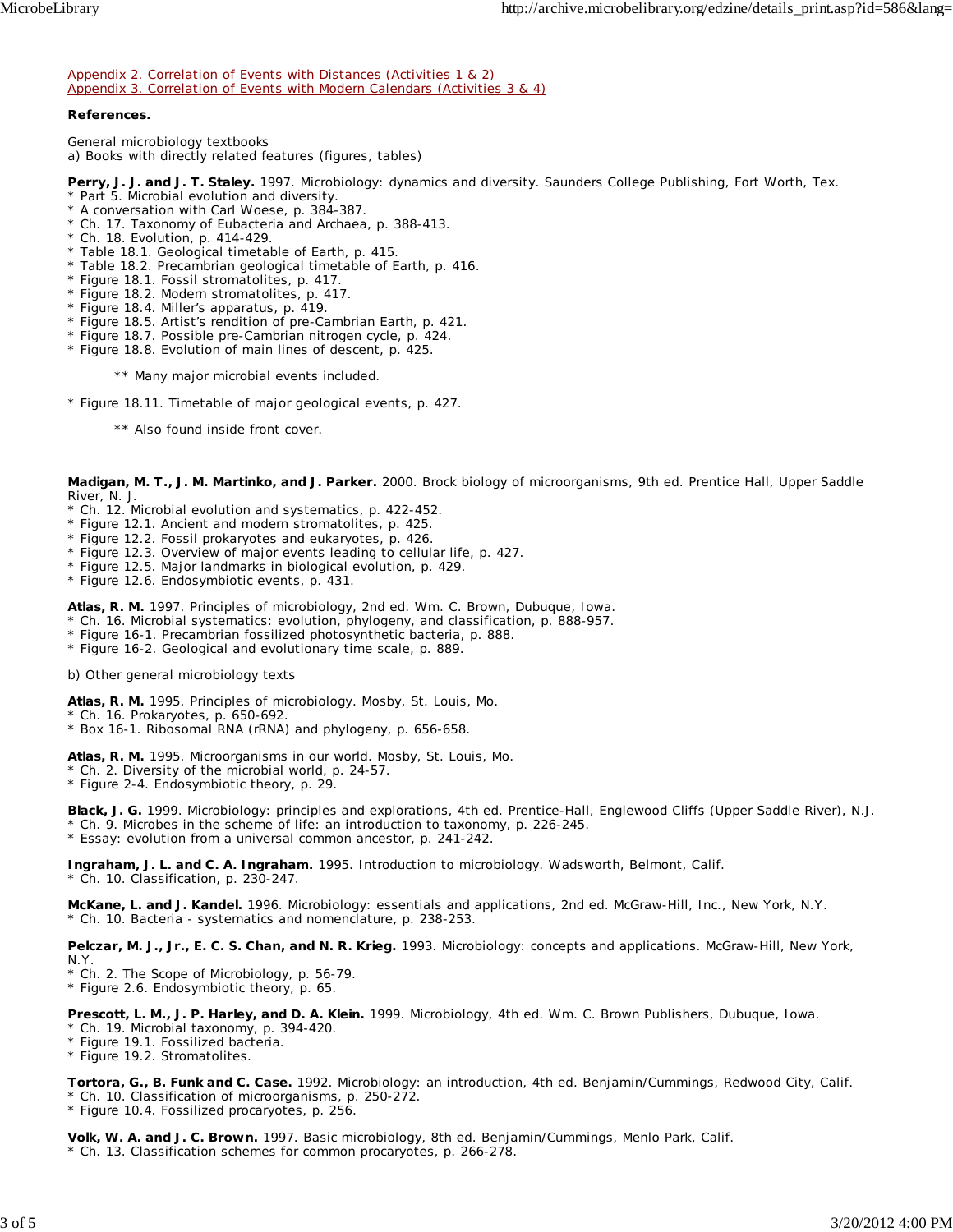*Other biology textbooks*

a) Introductory texts

**Audeskirk, T. and G. Audeskirk.** 1999. Biology: life on Earth, 5th ed. Prentice-Hall, Upper Saddle River, N.J.

- \* Ch. 17. The history of life on Earth, p. 311-335.
- \* Figure 17-2. The experimental apparatus of Miller and Urey, p. 313.
- \* Table 17-1. The history of life on Earth, p. 316.

\*\*This has selected events plotted on a stopwatch representing one 24-hour day.

- \* Figure 17-4. Endosymbiotic theory diagram, p. 318.
- \* Figure 17-5. Modern symbiosis photo, p. 319.
- \* Figure 17-8. Artist's rendition of Carboniferous swamp forest, p. 322.
- \* Figure 17-11. Artist's rendition of Cretaceous forest, p. 324.

**Starr, C. and R. Taggart.** 1998. Biology: the unity and diversity of life, 8th ed. Wadsworth Publishing Company, Belmont, Calif.

- Ch. 21. The origin and evolution of life, p. 332-351.
- \* Figure 21.2. Artist's rendition of disperse material orbiting sun prior to planet formation, p. 334.
- \* Figure 21.3a. Artist's rendition of Hadean Earth surface, p. 335.
- \* Figure 21.3b. The experimental apparatus of Miller, p. 335.
- \* Figure 21.6. Possible sequence from prebiotic molecules to cells, p. 337.
- \* Figure 21.7. Timeline of major events and divergence of major lineages in evolution, p. 338-339.
- \* Figure 21.8. Modern stromatolites, p. 338.
- \* Figure 21.9. Fossil cells (prokaryote and eukaryote), p. 340.
- \* Figure 21.11. Details of membranes in endosymbiotic organelle formation, p. 341.
- \* Figure 21.12. EM of extant cell and similarity to Fig. 21.11, p. 341.
- \* Figure 21.20. Summary of major events in evolution, p. 348-349.

b) Advanced texts

**Watson, J. D., N. H. Hopkins, J. W. Roberts, J. A. Steitz, and A. M. Weiner.** 1987. Molecular biology of the gene, 4th ed. Benjamin/Cummings, Redwood City, Calif.

\* Ch. 28. The origins oflLife, p. 1098-1163.

- \* Figure 28-1. Fossil cells, p. 1099.
- \* Figure 28-2. Apparatus for prebiotic synthesis of organic molecules, p. 1011.
- \* Figure 28-25. Possible scheme for early evolution, p. 1155.
	- \*\* Excellent source for those molecular and biochemical steps.

#### *Other resources*

a) Primary, secondary, and tertiary (general audience) articles

1. **Brown, J. R. and W. F. Doolittle.** 1997. Archaea and the prokaryote-to-eukaryote transition. Microbiol. Mol. Biol. Rev. **61**:456-502.

2. **Forterre, P.** 1997. Protein versus rRNA: problems in rooting the universal tree of life. ASM News **63**:89-95.

3. **Fox, G. E., E. Stackebrandt, R. B. Hespell, J. Gibson, J. Maniloff, T. A. Dyer, R. S. Wolfe, W. E. Balch, R. Tanner, L. Magrum, L. B. Zablen, R. Blakemore, R. Gupta, L. Bonen, B. J. Lewis, D. A. Stahl, K. R. Luehrsen, K. N. Chen, and C. R. Woese.** 1980. The phylogeny of procaryotes. Science **209**:457-463.

4. **Last, G. A.** 1988. Musing on bacterial systematics: how many kingdoms of life? ASM News **54**:22-27.

5. **Margulis, L.** 1971. Symbiosis and evolution. Sci. Am. **225**:49-57.

6. **Margulis, L. and K. V. Schwartz.** 1988. Five kingdoms: an illustrated guide to the phyla of life on earth, 2nd ed. W. H. Freeman and Company, San Francisco, Calif.

Introduction, p. 1-21.

\* Figure I-4. A geologic chronology of Earth history, p. 16-17.

7. **Olsen, G. J., et al.** 1986. Microbial ecology and evolution: a ribosomal approach. Ann. Rev. Microbiol. **40**:337.

8. **Olsen, G. J., C. R. Woese, and R. Overbeek.** 1994. The winds of (evolutionary) change: breathing new life into microbiology. J. Bacteriol. **176**:1-6.

9. **Pace, N. R.** 1996. New perspective on the natural microbial world: molecular microbial ecology. ASM News **62**:463-470.

10. **Pace, N. R.** 1997. A molecular view of microbial diversity and the biosphere. Science **276**:734-740.

11. **Pace, N. R., G. J. Olsen, and C. R. Woese.** 1986. Ribosomal RNA phylogeny and the primary lines of evolutionary descent. Cell **45**:325.

12. **Schwartz, R. M. and M. O. Dayhoff.** 1978. Origins of procaryotes, eucaryotes, mitochondria, and chloroplasts. Science **199**:395.

13. **Vidal, G.** 1984. The oldest eukaryotic cells. Sci. Am. **250**:48-57.

- 14. **Woese, C. R.** 1981. Archaebacteria. Sci Am. **244**:98-112.
- 15. **Woese, C. R.** 1987. Bacterial evolution. Microbiol. Rev. **51**:221-271.

16. **Woese, C. R., O. Kandler, and M. L. Wheelis.** 1990. Towards a natural system of organisms: proposal for the domains archaea, bacteria, and eucarya. Proc. Nat. Acad. Sci. USA **87**:4576-4579.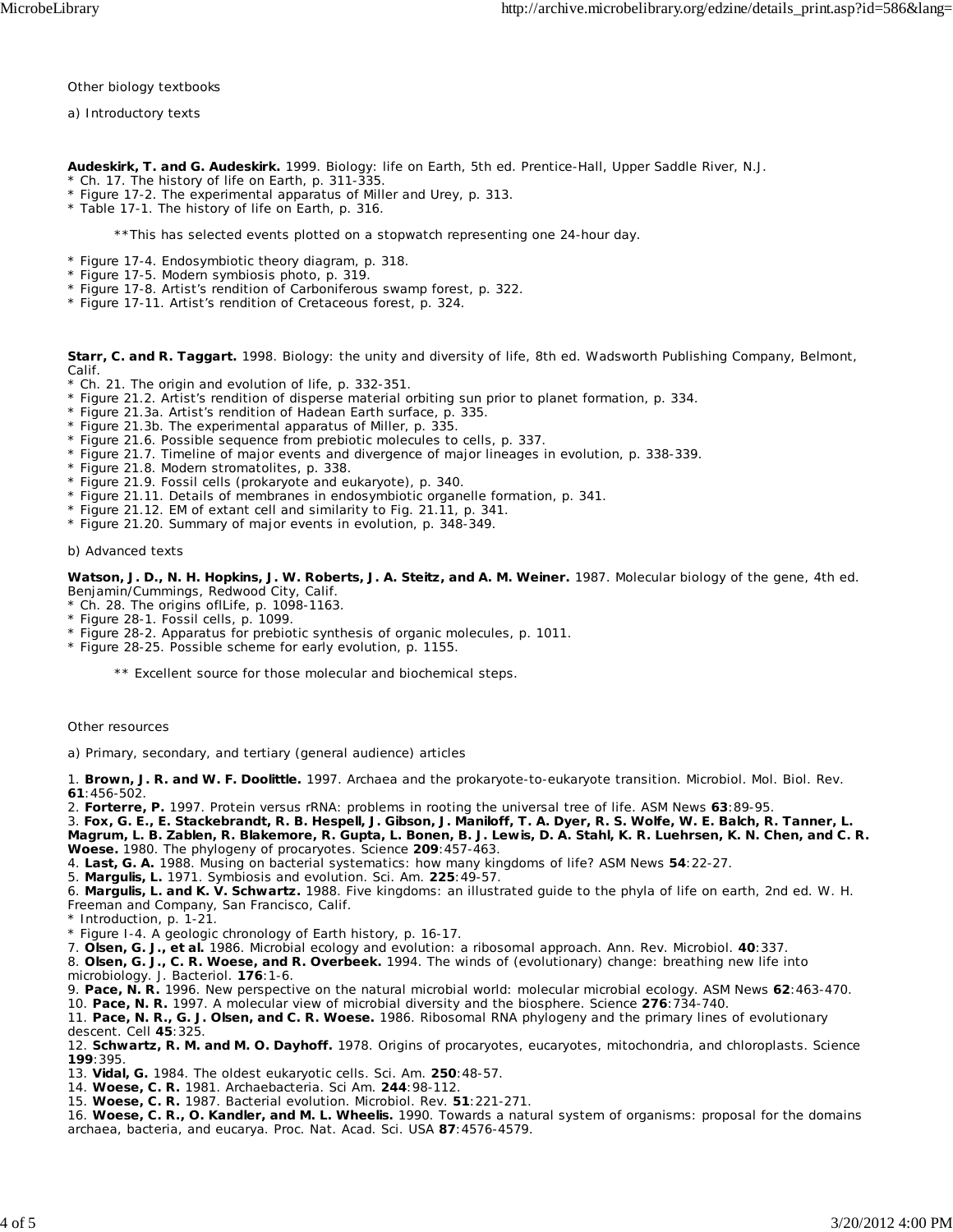*Other resources*

**Folsome, C. E.** 1979. Life: origin and evolution – readings from Scientific American. W. H. Freeman, San Francisco, Calif. **The Museum of Paleontology, University of California, Berkeley.** 2000, copyright date. The phylogeny of life. [Online.] http://www.ucmp.berkeley.edu/alllife/threedomains.html. [13 March 2000, last date accessed.] **Woese, C. R.** 1984. The origin of life. Carolina Biological Supply Company, Burlington, N.C. \* Printed guide to accompany slide set of 20 or 79 frames.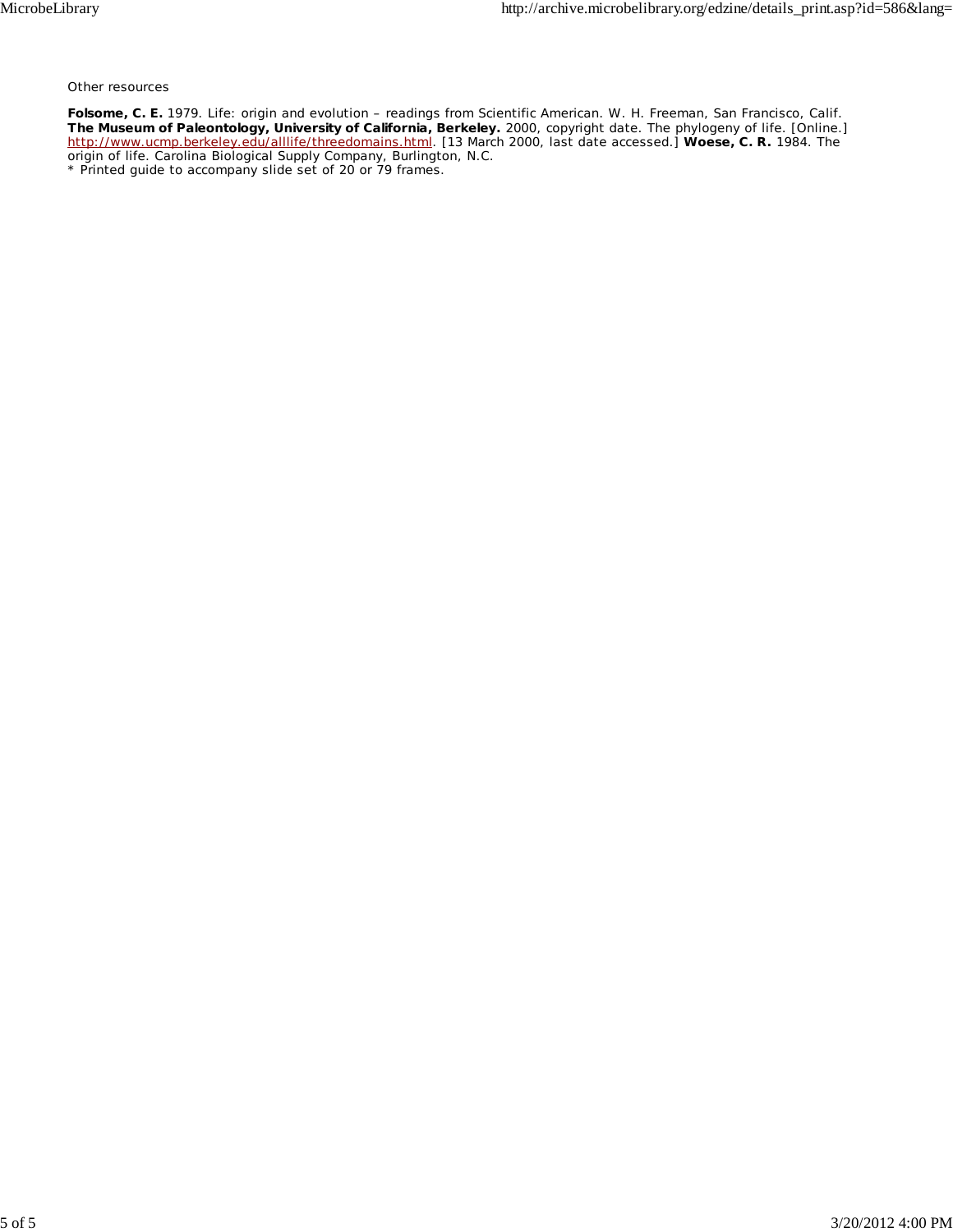### **Figure 1. Great Moments in Microbial Evolution - Handout for Activity 1**

|                      | Epoch |                  |                                            |
|----------------------|-------|------------------|--------------------------------------------|
| Period               |       | Stop             | <b>Events and Topics</b>                   |
|                      |       |                  |                                            |
| Archean              |       | $\mathbf{1}$     |                                            |
|                      |       |                  |                                            |
| Proterozoic          |       |                  |                                            |
|                      |       |                  |                                            |
|                      |       | $\mathbf{3}$     |                                            |
|                      |       |                  |                                            |
|                      |       | $\sqrt{5}$       |                                            |
|                      |       | $\,6\,$          |                                            |
|                      |       |                  |                                            |
| Paleozoic            |       |                  |                                            |
| Cambrian             |       | $\boldsymbol{7}$ |                                            |
| Ordovician           |       | $\,8\,$          |                                            |
| <b>Silurian</b>      |       | $\boldsymbol{9}$ | $\bullet$                                  |
| Devonian             |       | $10$             | $\bullet$                                  |
| <b>Carboniferous</b> |       | 11               | $\bullet$                                  |
| Permian              |       | 12               | $\bullet$                                  |
|                      |       |                  | $\overline{2}$<br>$\overline{\mathcal{A}}$ |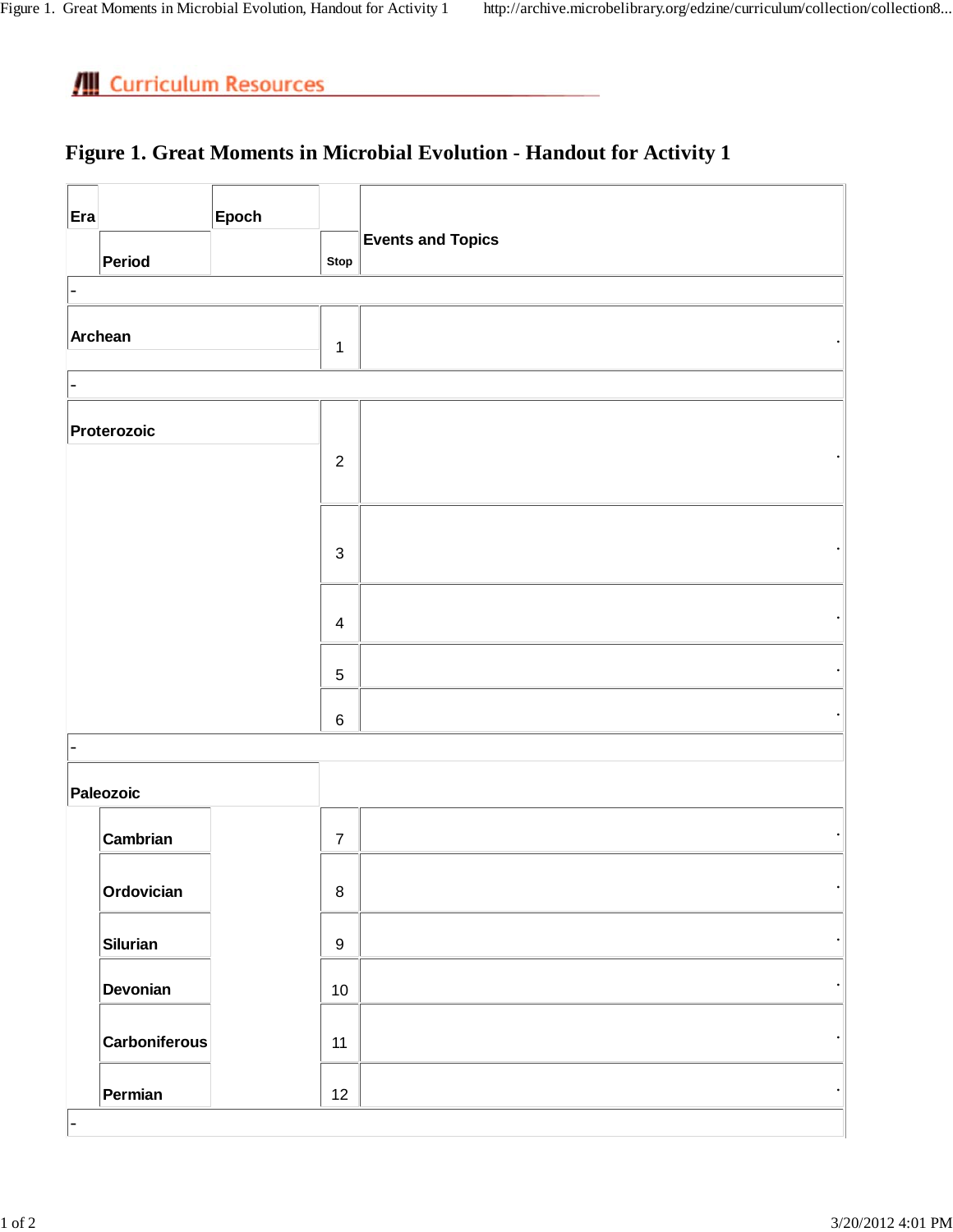| Mesozoic          |             |    |  |
|-------------------|-------------|----|--|
| <b>Triassic</b>   |             | 13 |  |
| <b>Jurassic</b>   |             | 14 |  |
| <b>Cretaceous</b> |             | 15 |  |
|                   |             |    |  |
| <b>Cenozoic</b>   |             |    |  |
| <b>Tertiary</b>   |             | 16 |  |
| Quaternary        |             |    |  |
|                   | Pleistocene | 17 |  |
|                   |             | 18 |  |
|                   | Recent      | 19 |  |
|                   |             | 20 |  |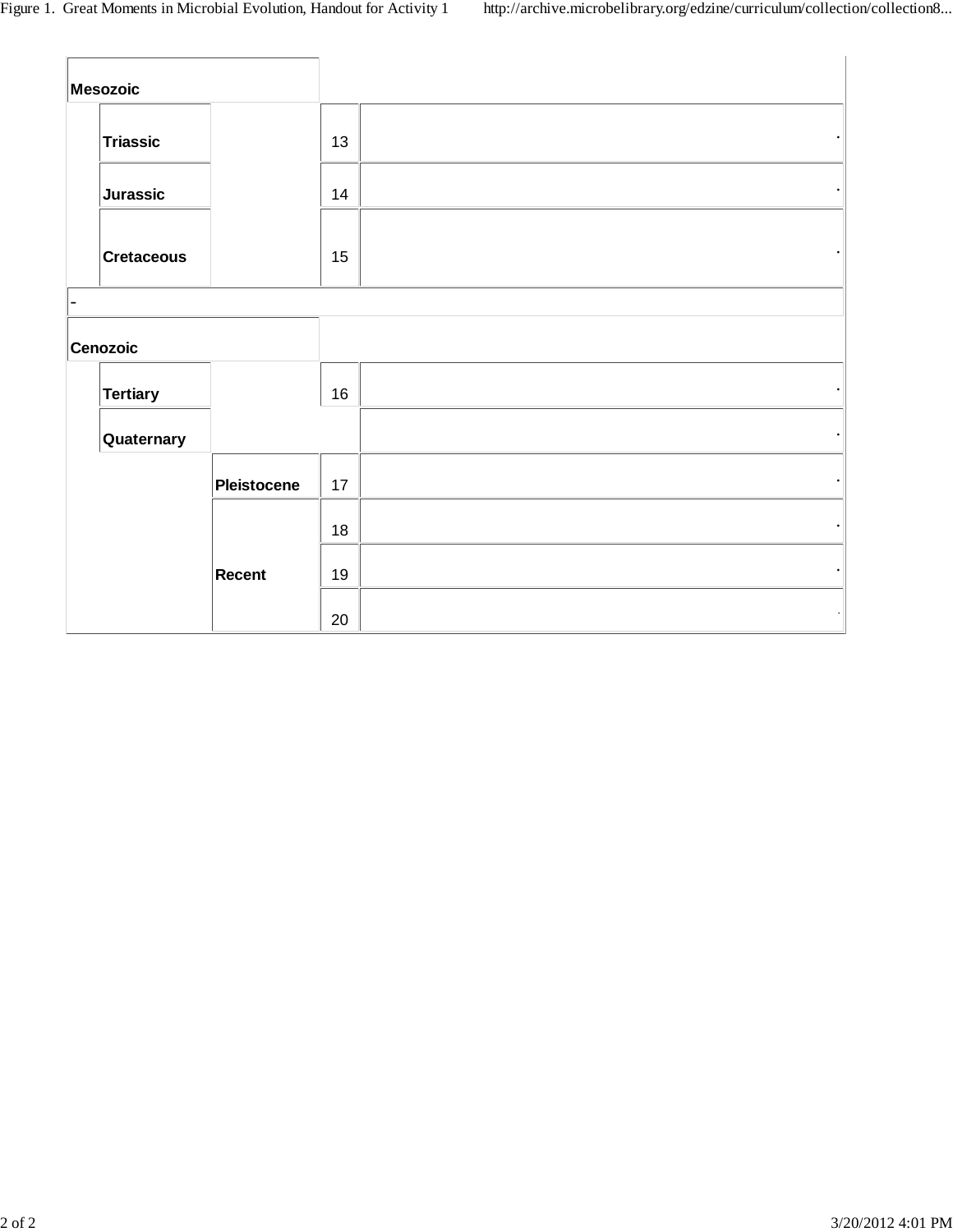### **Figure 2A. A Line Across Time - Instructions (Scale = 5 m line in classroom)**

Many sources on the evolution of organisms on Earth are sadly lacking in topics related to microbes. Further, within microbiology, we often fail to integrate our organisms with the others, as well as with specific physiological changes that had dramatic effects on the course of evolution. In this activity, you and the members of your team will examine selected events from the history of this planet. You will convert the historical date assigned to these events into a position within a more familiar distance scale to aid you in viewing evolution in its proper scale.

Your team should receive these instructions, a worksheet for recording your calculations, and a list of events in evolution. Please begin by recording the names of your team members on the worksheet. Your team will be assigned events from evolutionary (and geological) history. Perform the calculations and record the results on the worksheet. Once your complete each conversion from historical time to the appropriate length, you will be asked to help position classmates along a 5 m line drawn in the classroom.

- 1. First, identify this "Event" on the worksheet.
- 2. Enter the "Historical date" currently assigned to this event
- 3. Subtract the historical date from the age of the Earth  $(4.5$  billion years = 4,500 million years). {This "Time elapsed" value represents the length of time that passed between the formation of Earth and the occurrence of this event.}
- Divide the time elapsed value by the total age of the Earth, and multiply by 100%. {This "Percent 4. elapsed" value is the proportion of Earth's history that passed before this event.}
- 5. Identify the total distance on the scale (5 meters).
- 6. Multiply the percent time elapsed by the total distance on the scale.
- 7. Find and mark this point on the scale.
- 8. Repeat these steps for each of the events assigned to your team.
- 9. When completed, review your results.
- 10. Your instructor will ask one member of the team to come to the front of the room at a position representing this event.

An example: Event--first cell.

Historical Date: 3.5 BYA Time Elapsed:  $4.5 BY - 3.5 BY = 1.0 BY$ Percent Elapsed:  $(1.0 / 4.5)$  x  $100\% = 22\%$ Length of Current Scale: 5 m Location on Current Scale:  $5 \times .22 = 1.1$ *1.1 meter from left end (point of origin).*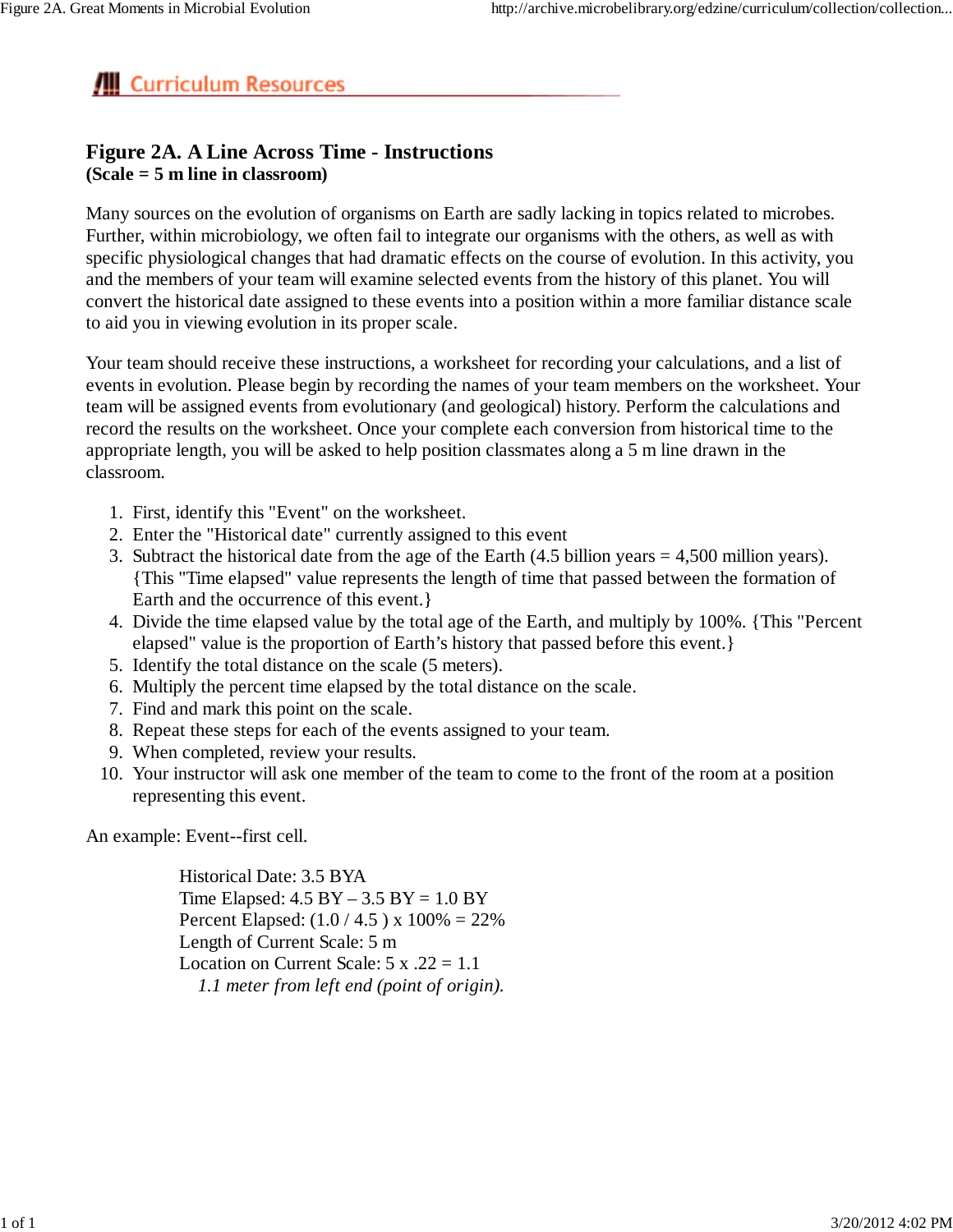### **Figure 2B. A Line Across Time - Worksheet (Scale = 5 m line in classroom)**

### **Names of Team Members:**

### **Calculations:**

| <b>Event</b>            | <b>Time</b><br>frame<br>(years<br>ago) | <b>Time</b><br>elapsed | <b>Units</b><br>$(\%)$ | Line<br>$(5 \text{ m})$ |
|-------------------------|----------------------------------------|------------------------|------------------------|-------------------------|
| $\mathbf{1}$            |                                        |                        |                        |                         |
| $\boldsymbol{2}$        |                                        |                        |                        |                         |
| $\overline{\mathbf{3}}$ |                                        |                        |                        |                         |
| $\overline{\mathbf{4}}$ |                                        |                        |                        |                         |
| 5                       |                                        |                        |                        |                         |
| 6                       |                                        |                        |                        |                         |
| $\overline{7}$          |                                        |                        |                        |                         |
| 8                       |                                        |                        |                        |                         |
| $\boldsymbol{9}$        |                                        |                        |                        |                         |
| 10                      |                                        |                        |                        |                         |
| 11                      |                                        |                        |                        |                         |
| 12                      |                                        |                        |                        |                         |
| 13                      |                                        |                        |                        |                         |
| 14                      | -                                      |                        | -                      | -                       |
| 15                      |                                        |                        |                        |                         |
| 16                      |                                        |                        |                        |                         |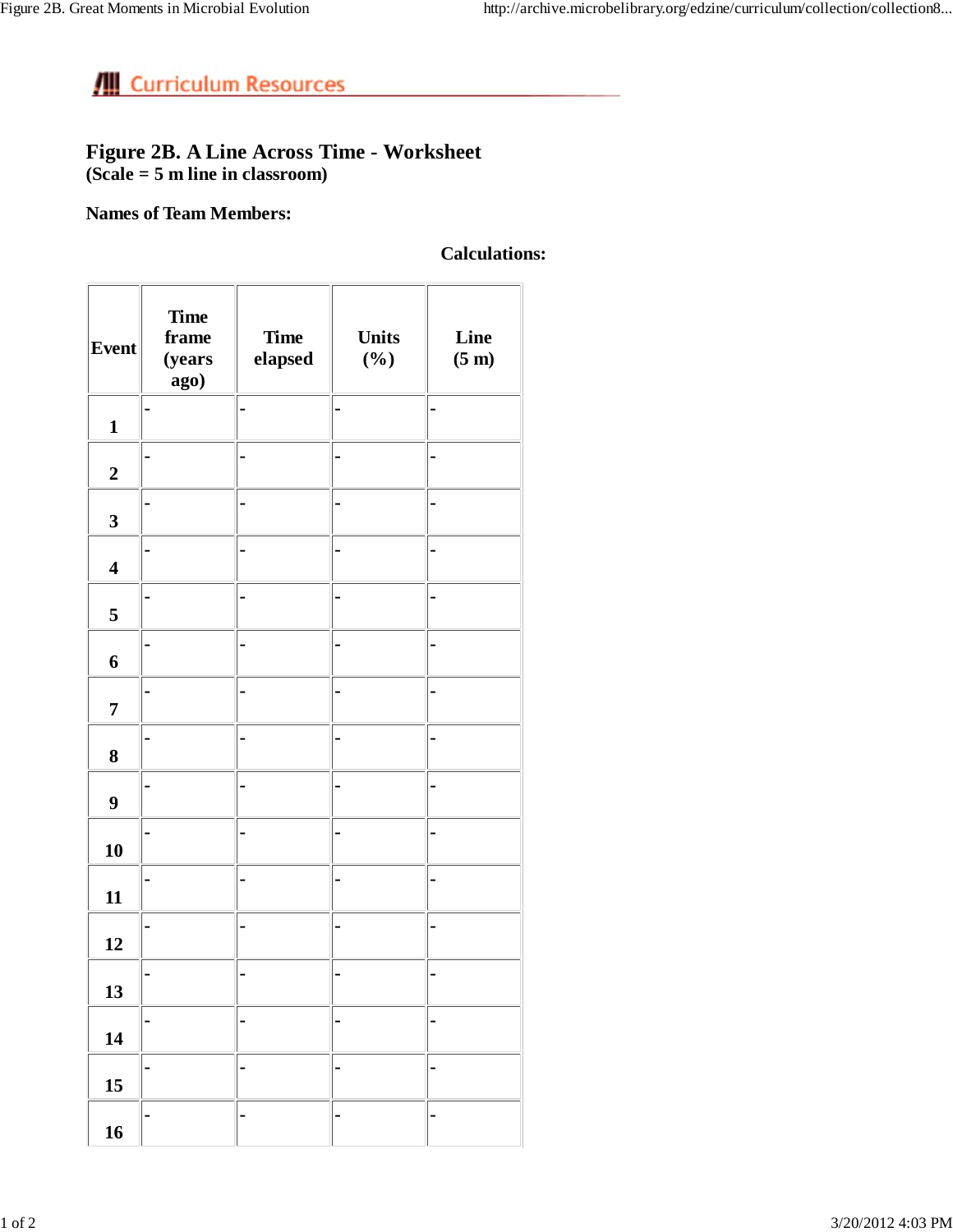| 17 |    |  |
|----|----|--|
| 18 | -- |  |
| 19 |    |  |
| 20 |    |  |

<u>and the community of the community of the community of the community of the community of the community of the community of the community of the community of the community of the community of the community of the community</u>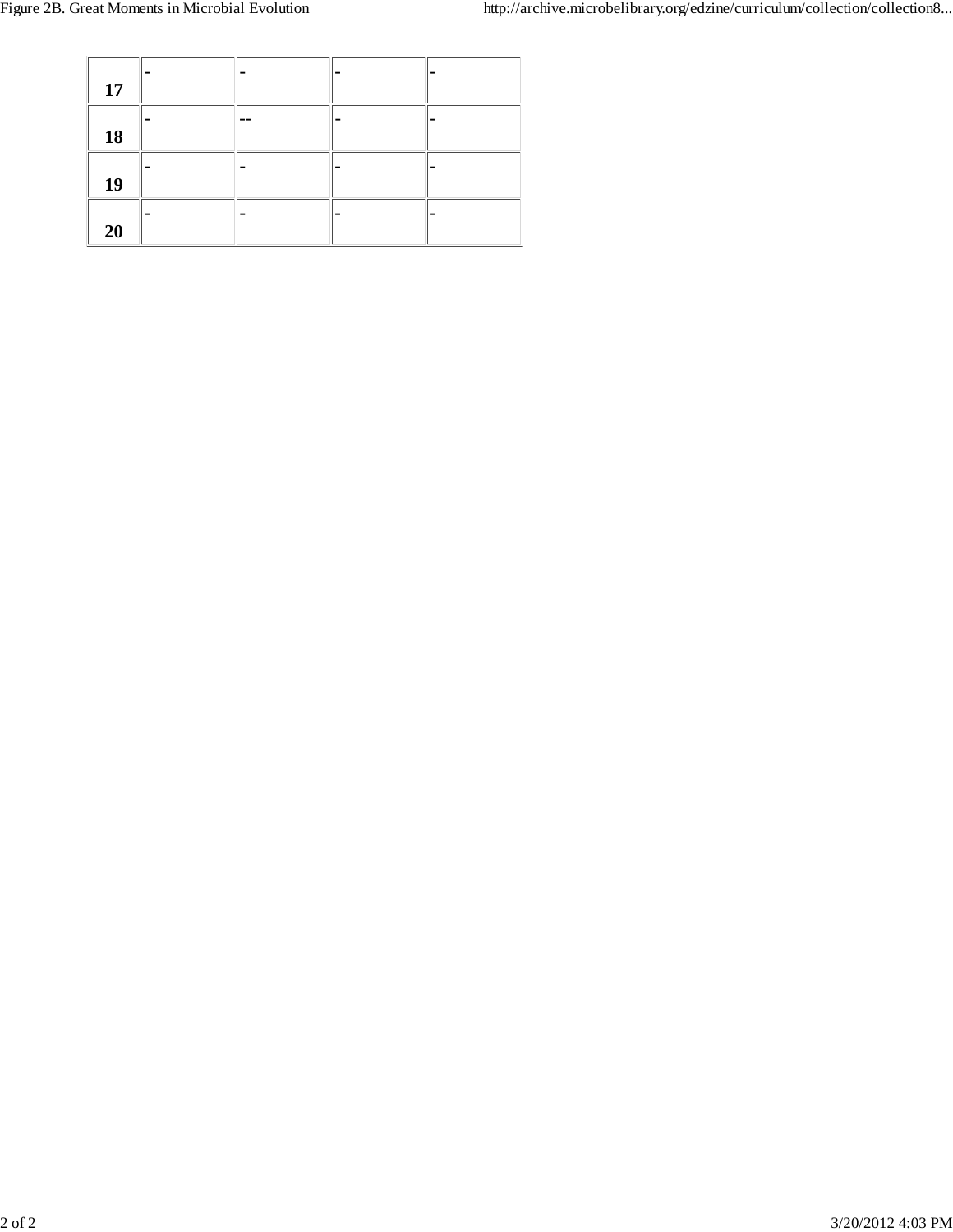### **Figure 2C. A Line Across Time - Instructions (Scale = 15 cm line on paper)**

Many sources on the evolution of organisms on Earth are sadly lacking in topics related to microbes. Further, within microbiology, we often fail to integrate our organisms with the others, as well as with specific physiological changes that had dramatic effects on the course of evolution. In this activity, you and the members of your team will examine selected events from the history of this planet. You will convert the historical date assigned to these events into a position within a more familiar distance scale to aid you in viewing evolution in its proper scale.

Your team should receive these instructions, a worksheet for recording your calculations, and a list of events in evolution. Please begin by recording the names of your team members on the worksheet. You will also receive a page with a 15 cm line on it. Your team will be assigned events from evolutionary (and geological) history. Perform the calculations and record the results on the worksheet. Once your complete each conversion from historical time to the appropriate length, mark the position of that event on the line.

- 1. First, identify this "Event" on the worksheet.
- 2. Enter the "Historical date" currently assigned to this event
- 3. Subtract the historical date from the age of the Earth  $(4.5 \text{ billion years} = 4,500 \text{ million years})$ . This "Time elapsed" value represents the length of time that passed between the formation of Earth and the occurrence of this event.
- 4. Divide the time elapsed value by the total age of the Earth, and multiply by 100%. This "Percent elapsed" value is the proportion of Earth's history that passed before this event.
- 5. Identify the total distance on the line (15 cm).
- 6. Multiply the percent time elapsed by the total distance on the scale.
- 7. Find and mark this point on the scale.
- 8. Repeat these steps for each of the events assigned to your team.
- 9. When completed, review your results.
- 10. Submit this assignment as directed by your instructor.

An example: Event--first cell.

Historical date: 3.5 BYA Time elapsed:  $4.5$  BY  $- 3.5$  BY  $= 1.0$  BY Percent elapsed:  $(1.0 / 4.5)$  x  $100\% = 22\%$ Length of current scale: 15 cm Location on current calendar (scale):  $15 \times .22 = 3.3$  cm from left end (point of origin).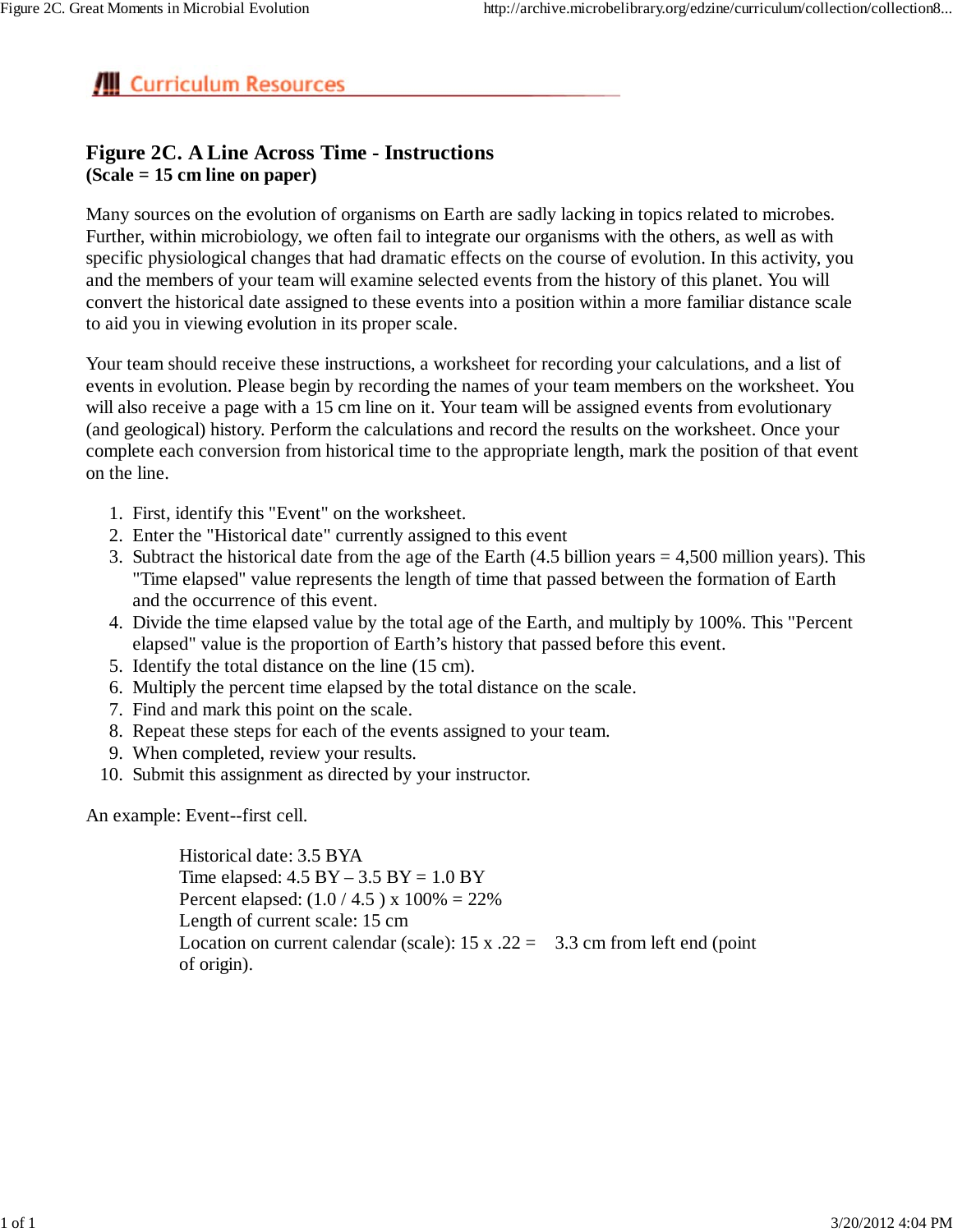### **Figure 2D. A Line Across Time - Worksheet (Scale = 15cm line on paper)**

### **Names of Team Members:**

### **Calculations:**

| <b>Event</b>            | <b>Time</b><br>frame<br>(years<br>ago) | <b>Time</b><br>elapsed | <b>Units</b><br>$(\%)$ | Line<br>$(15 \text{ cm})$ |
|-------------------------|----------------------------------------|------------------------|------------------------|---------------------------|
| $\mathbf{1}$            |                                        |                        |                        |                           |
| $\overline{2}$          |                                        |                        |                        |                           |
| $\overline{\mathbf{3}}$ |                                        |                        |                        |                           |
| $\overline{\mathbf{4}}$ |                                        |                        |                        |                           |
| $\mathbf 5$             |                                        |                        |                        |                           |
| 6                       |                                        |                        |                        |                           |
| $\overline{\mathbf{7}}$ |                                        |                        |                        |                           |
| 8                       |                                        |                        |                        |                           |
| $\boldsymbol{9}$        |                                        |                        |                        |                           |
| 10                      |                                        |                        |                        |                           |
| 11                      |                                        |                        |                        |                           |
| 12                      |                                        |                        |                        |                           |
| 13                      |                                        |                        |                        |                           |
| 14                      |                                        |                        |                        |                           |
| 15                      |                                        |                        |                        |                           |
| 16                      |                                        |                        |                        |                           |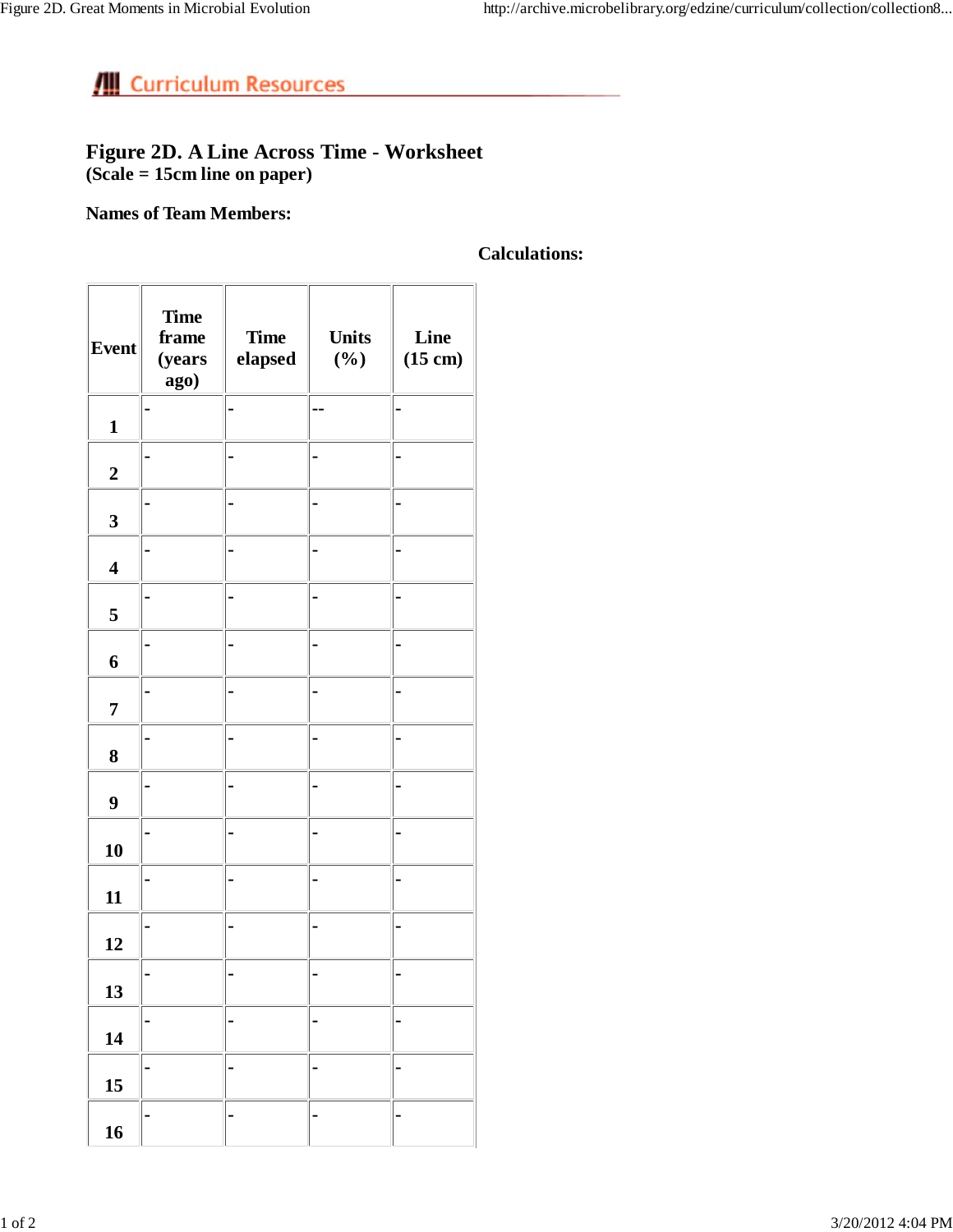| 17 |  |  |
|----|--|--|
| 18 |  |  |
| 19 |  |  |
| 20 |  |  |

<u> 1990 - Jan Albert Barbara, mana</u>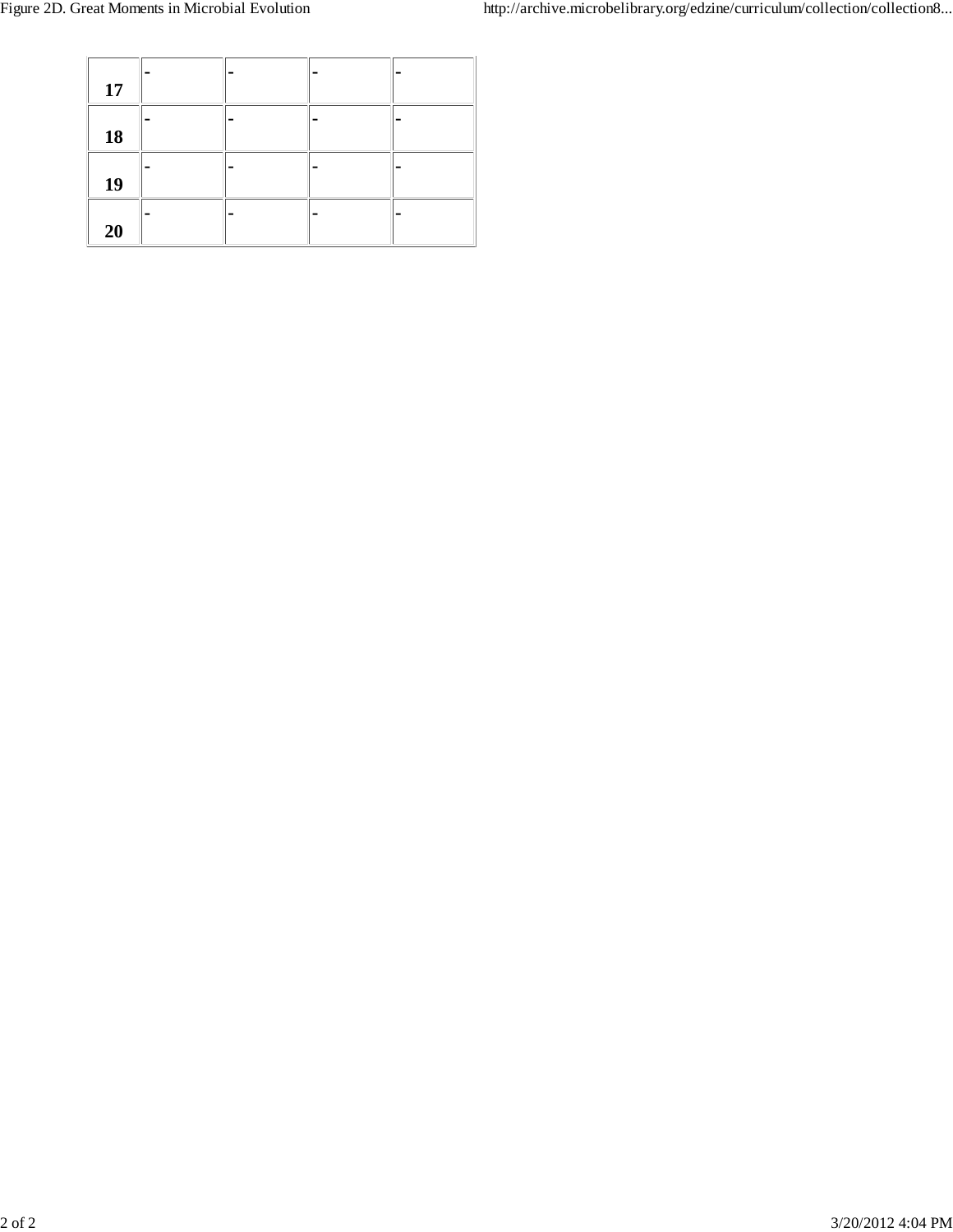Figure 4. Table of Useable Units

| <b>Stop</b>    | <b>Units</b><br>(%) | Year<br>(365 day) | Year<br>(days & months) | <b>Month</b><br>(31 day) | Day<br>(24 hr) | Day<br>$(12 + 12 hr)$ |
|----------------|---------------------|-------------------|-------------------------|--------------------------|----------------|-----------------------|
| $\mathbf{1}$   | 0                   | Day 1             | 01 Jan                  | Day 1                    | 0:01           | 0:01                  |
| $\overline{2}$ | 22.0                | Day 80            | 23 Mar                  | Day 7                    | 5:16           | 5:16                  |
| 3              | 40.0                | Day 146           | 28 May                  | Day 13                   | 9:36           | 9:36                  |
| $\overline{4}$ | 55.5                | Day 203           | 24 Jul                  | Day 18                   | 13:19          | 1:19                  |
| 5              | 67.7                | Day 247           | 07 Sep                  | Day 21                   | 16:15          | 4:15                  |
| 6              | 77.8                | Day 284           | 14 Oct                  | Day 25                   | 18:40          | 6:40                  |
| $\overline{7}$ | 86.9                | Day 318           | 17 Nov                  | Day 27, almost midnight  | 20:51          | 8:51                  |
| 8              | 88.8                | Day 324           | 23 Nov                  | Day 28, noon             | 21:19          | 9:19                  |
| 9              | 90.3                | Day 330           | 29 Nov                  | Day 28, almost midnight  | 21:40          | 9:40                  |
| 10             | 90.9                | Day 333           | 02 Dec                  | Day 29, 4 a.m.           | 21:49          | 9:49                  |
| 11             | 92.0                | Day 336           | 05 Dec                  | Day 29, noon             | 22:08          | 10:08                 |
| 12             | 93.6                | Day 342           | 11 Dec                  | Day 30, 1 a.m.           | 22:28          | 10:28                 |
| 13             | 94.5                | Day 350           | 19 Dec                  | Day 30, 8 a.m.           | 22:41          | 10:41                 |
| 14             | 95.27               | Day 353           | 22 Dec                  | Day 31, 1st min          | 23:14          | 11:14                 |
| 15             | 96.8                | Day 360           | 26 Dec                  | Day 31, noon             | 23:39          | 11:39                 |
| 16             | 98.5                | Day 363           | 29 Dec                  | Day 31, 6 p.m.           | 23:51          | 11:51                 |
| 17             | 99.95               | Day 365           | 31 Dec                  | Day 31, last 12 sec      | 23:59          | 11:59                 |
| 18             | $^\circledR$        | Day 365           | $^{\copyright}$         | $^\circledR$             | @              | @                     |
| 19             | @                   | Day 365           | $^\copyright$           | $^\copyright$            | @              | $^\copyright$         |
| 20             | 100                 | Day 365           | 31 Dec, midnight        | Day 31, midnight         | 23:59          | 11:59                 |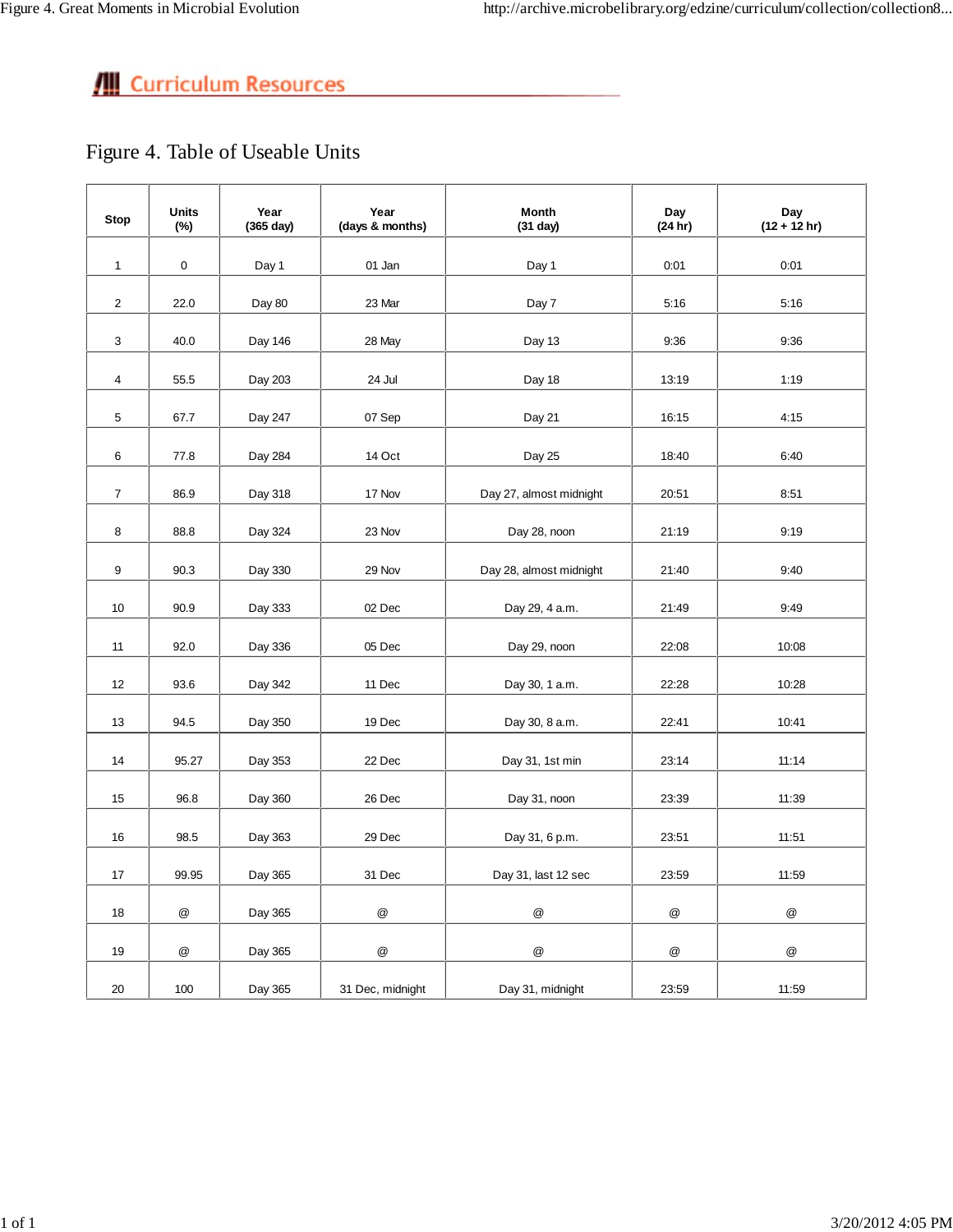| Su             | $\bf M$        | T                       | W              | $  \mathbf{Th}  \mathbf{F}$ |                                                 | Sa           | $ S_{\mathbf{u}} $ | $\mathbf M$     | $ \mathbf{T} $ | W                | Th                      | $ {\bf F} $             | <b>Sa</b>                   | Su                      | $\mathbf M$             | T              | W               | Th             | $ {\bf F} $             | $ \mathbf{S}\mathbf{a} $ |
|----------------|----------------|-------------------------|----------------|-----------------------------|-------------------------------------------------|--------------|--------------------|-----------------|----------------|------------------|-------------------------|-------------------------|-----------------------------|-------------------------|-------------------------|----------------|-----------------|----------------|-------------------------|--------------------------|
|                | <b>January</b> |                         |                |                             |                                                 |              |                    | <b>February</b> |                |                  |                         |                         |                             | <b>March</b>            |                         |                |                 |                |                         |                          |
|                |                |                         |                |                             |                                                 | $\mathbf{1}$ |                    |                 |                | $\overline{2}$   | 3                       | $\overline{\mathbf{4}}$ | 5                           |                         |                         |                | 1               | $\overline{2}$ | 3                       | $\overline{\mathbf{4}}$  |
| $\overline{2}$ | 3              | $\overline{\mathbf{4}}$ | 5              | 6                           | 7                                               | 8            | 6                  | 7               | 8              | 9                | 10                      | 11                      | 12                          | 5                       | 6                       | $\overline{7}$ | 8               | 9              | 10                      | 11                       |
| 9              | 10             | 11                      | 12             | 13                          | 14                                              | 15           | 13                 | 14              | 15             | 16               | 17                      | 18                      | 19                          | 12                      | 13                      | 14             | 15              | 16             | 17                      | 18                       |
| 16             | 17             | 18                      | 19             | 20                          | 21                                              | 22           | 20                 | 21              | 22             | 23               | 24                      | 25                      | 26                          | 19                      | 20                      | 21             | 22              | 23             | 24                      | $ 25\rangle$             |
| 23             | 24             | 25                      | 26             | 27                          | 28                                              | 29           | 27                 | 28              | 29             |                  |                         |                         |                             | 26                      | 27                      | 28             | 29              | 30             | 31                      |                          |
| 30             | 31             |                         |                |                             |                                                 |              |                    |                 |                |                  |                         |                         |                             |                         |                         |                |                 |                |                         |                          |
|                | <b>April</b>   |                         |                |                             |                                                 |              |                    |                 | <b>May</b>     |                  |                         |                         |                             |                         |                         | June           |                 |                |                         |                          |
|                |                |                         |                |                             |                                                 | 1            |                    | 1               | $\overline{2}$ | 3                | 4                       | 5                       | 6                           |                         |                         |                |                 | 1              | $\boldsymbol{2}$        | $\mathbf{3}$             |
| $\overline{2}$ | 3              | 4                       | 5              | 6                           | 7                                               | 8            | 7                  | 8               | 9              | 10               | 11                      | 12                      | 13                          | $\overline{\mathbf{4}}$ | 5                       | 6              | $\overline{7}$  | 8              | 9                       | 10                       |
| 9              | 10             | 11                      | 12             | 13                          | 14                                              | 15           | 14                 | 15              | 16             | 17               | 18                      | 19                      | 20                          | 11                      | 12                      | 13             | 14              | 15             | 16                      | 17                       |
| 16             | 17             | 18                      | 19             | 20                          | 21                                              | 22           | 21                 | 22              | 23             | 24               | 25                      | 26                      | 27                          | 18                      | 19                      | 20             | 21              | 22             | 23                      | 24                       |
| 23             | 24             | 25                      | 26             | 27                          | 28                                              | 29           | 28                 | 29              | 30             | 31               |                         |                         |                             | 25                      | 26                      | 27             | 28              | 29             | 30                      |                          |
| 30             |                |                         |                |                             |                                                 |              |                    |                 |                |                  |                         |                         |                             |                         |                         |                |                 |                |                         |                          |
|                |                |                         | July           |                             |                                                 |              |                    | <b>August</b>   |                |                  |                         |                         |                             |                         |                         | September      |                 |                |                         |                          |
|                | 1              |                         |                |                             |                                                 |              |                    | 1               | $\overline{2}$ | 3                | $\overline{\mathbf{4}}$ | 5                       |                             |                         |                         |                |                 | $\mathbf{1}$   | $\overline{2}$          |                          |
| $\overline{2}$ | 3              | 4                       | 5              | 6                           | 7                                               | 8            | 6                  | 7               | 8              | $\boldsymbol{9}$ | 10                      | 11                      | 12                          | 3                       | $\overline{\mathbf{4}}$ | 5              | 6               | 7              | 8                       | 9                        |
| 9              | 10             | 11                      | 12             | 13                          | 14                                              | 15           | 13                 | 14              | 15             | 16               | 17                      | 18                      | 19                          | 10                      | 11                      | 12             | 13              | 14             | 15                      | 16                       |
| 16             | 17             | 18                      | 19             | 20                          | 21                                              | 22           | 20                 | 21              | 22             | 23               | 24                      | 25                      | 26                          | 17                      | 18                      | 19             | 20              | 21             | 22                      | 23                       |
| 23             | 24             | 25                      | 26             | 27                          | 28                                              | 29           | 27                 | 28              | 29             | 30               | 31                      |                         |                             | 24                      | 25                      | 26             | 27              | 28             | 29                      | 30                       |
| 30             | 31             |                         |                |                             |                                                 |              |                    |                 |                |                  |                         |                         |                             |                         |                         |                |                 |                |                         |                          |
|                |                |                         | October        |                             |                                                 |              |                    |                 |                | <b>November</b>  |                         |                         |                             |                         |                         |                | <b>December</b> |                |                         |                          |
| $\overline{1}$ | $\overline{2}$ | 3                       |                |                             | $\boxed{4}$ $\boxed{5}$ $\boxed{6}$ $\boxed{7}$ |              |                    |                 |                | $\vert 1 \vert$  |                         |                         | $2 \parallel 3 \parallel 4$ |                         |                         |                |                 |                | $\boxed{1}$ $\boxed{2}$ |                          |
| 8              | 9              | 10                      |                | $11 \,   \, 12$             | 13                                              | 14           | 5                  | 6               | 7              | $\bf{8}$         | $\boldsymbol{9}$        | 10                      | 11                          | $\mathbf{3}$            | $\overline{\mathbf{4}}$ | 5              | 6               | 7              | 8                       | $\boldsymbol{9}$         |
| 15             | <b>16</b>      |                         | $\ 17\ 18\ 19$ |                             | 20                                              | 21           | 12                 | 13              | 14             | 15               | 16                      | <b>17</b>               | 18                          | <b>10</b>               | 11                      | 12             | 13              | 14             | 15                      | <b>16</b>                |
| 22             | 23             |                         |                | 24 25 26                    | 27                                              | 28           | 19                 | 20              | 21             | 22               | 23                      | 24                      | 25                          | 17                      | 18                      | 19             | 20              | 21             | 22                      | 23                       |
| 29             | 30             | 31                      |                |                             |                                                 |              | 26                 | 27              | 28             | 29               | 30                      |                         |                             | 24                      | 25                      | 26             | 27              | 28             | 29                      | 30                       |
|                |                |                         |                |                             |                                                 |              |                    |                 |                |                  |                         |                         |                             | 31                      |                         |                |                 |                |                         |                          |

### Figure 5. Calendar Template - One Year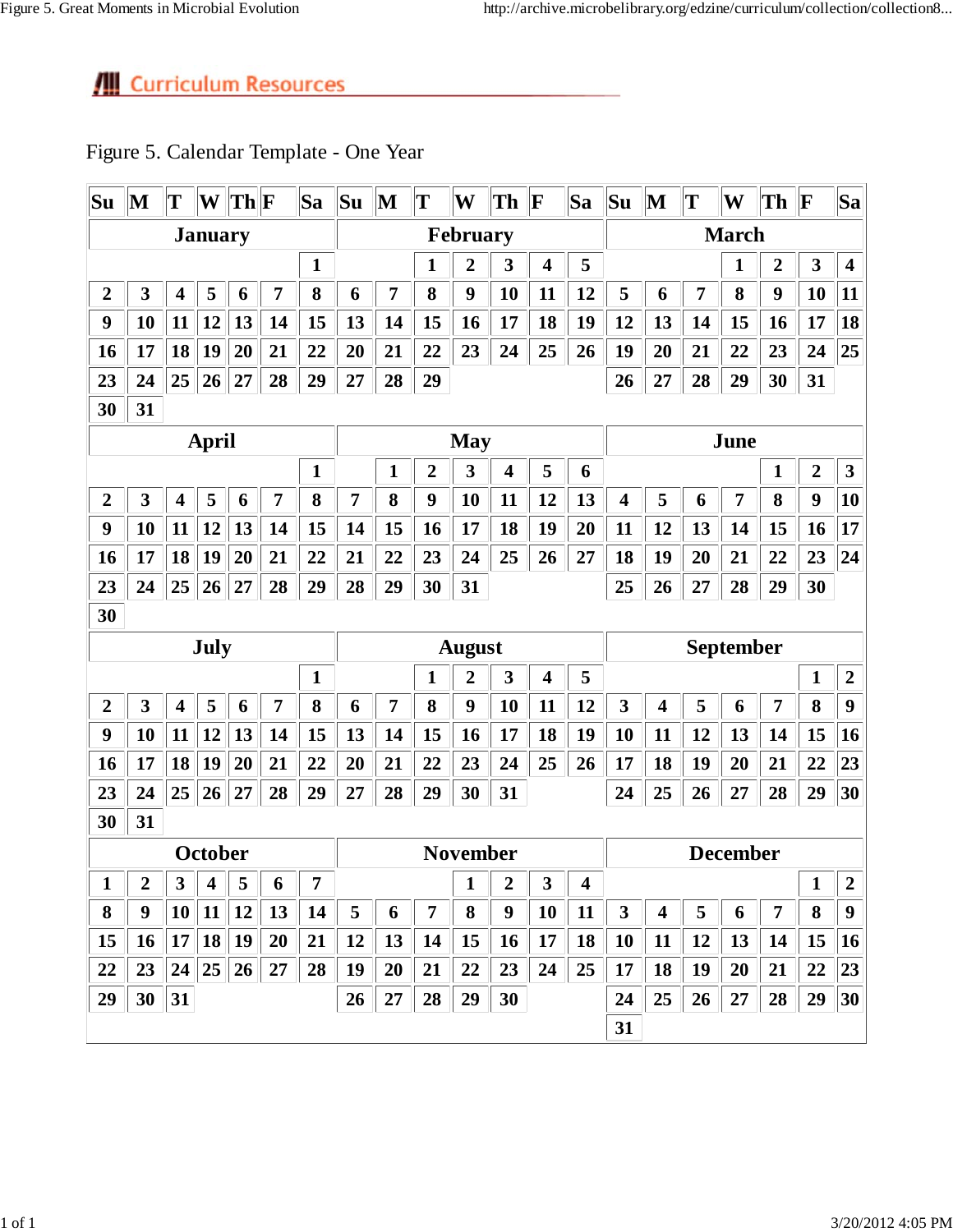**Figure 6. Calendar Template - One Month** 

| Sunday                  | <b>Monday</b>           | <b>Tuesday</b>    | Wednesday         | <b>Thursday</b> | Friday           | <b>Saturday</b> |
|-------------------------|-------------------------|-------------------|-------------------|-----------------|------------------|-----------------|
| $\overline{a}$          | $\qquad \qquad -$       | $\qquad \qquad -$ | $\qquad \qquad -$ | $\mathbf{1}$    | $\mathbf{2}$     | $\mathbf{3}$    |
| $\overline{\mathbf{4}}$ | $\overline{\mathbf{5}}$ | 6                 | $\overline{7}$    | 8               | $\boldsymbol{9}$ | 10              |
| 11                      | 12                      | 13                | 14                | 15              | 16               | 17              |
| 18                      | 19                      | 20                | 21                | 22              | 23               | 24              |
| 25                      | 26                      | 27                | 28                | 29              | 30               | 31              |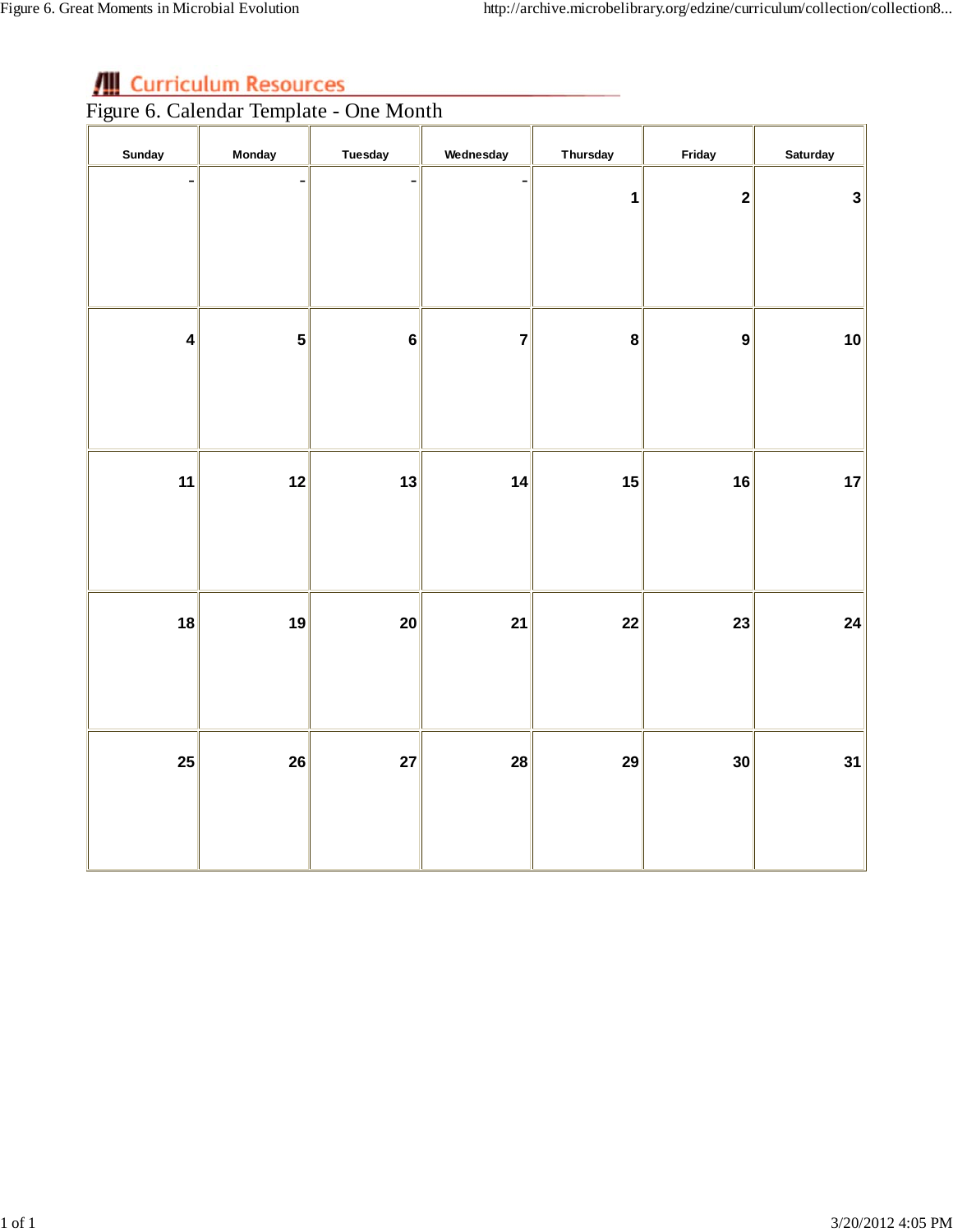### Figure 7. Calendar Template - One Day (military time format)

| 0:00  | 12:00 |
|-------|-------|
| 0:30  | 12:30 |
| 1:00  | 13:00 |
| 1:30  | 13:30 |
| 2:00  | 14:00 |
| 2:30  | 14:30 |
| 3:00  | 15:00 |
| 3:30  | 15:30 |
| 4:00  | 16:00 |
| 4:30  | 16:30 |
| 5:00  | 17:00 |
| 5:30  | 17:30 |
| 6:00  | 18:00 |
| 6:30  | 18:30 |
| 7:00  | 19:00 |
| 7:30  | 19:30 |
| 8:00  | 20:00 |
| 8:30  | 20:30 |
| 9:00  | 21:00 |
| 9:30  | 21:30 |
| 10:00 | 22:00 |
|       |       |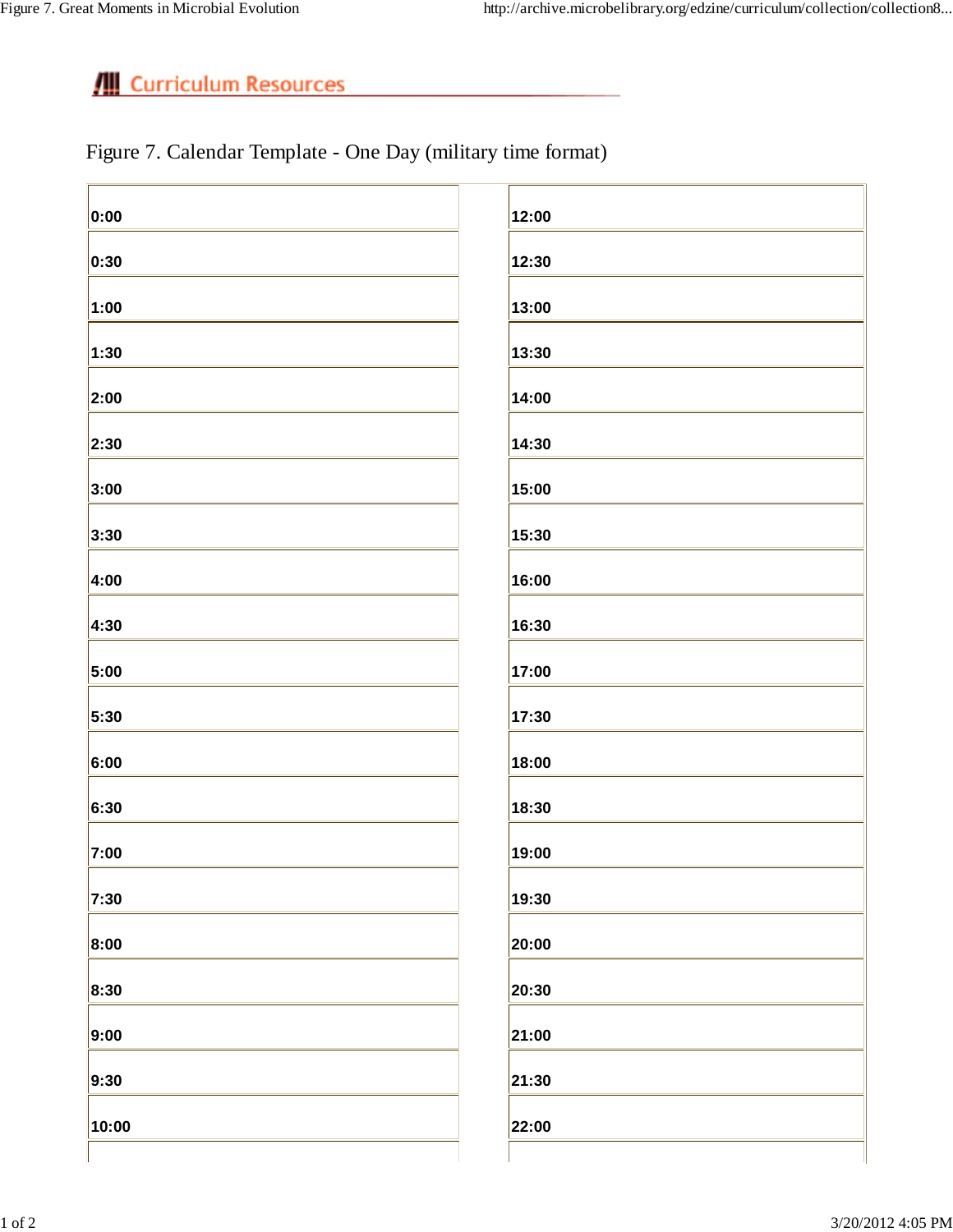| 10:30 | 22:30 |
|-------|-------|
| 11:00 | 23:00 |
| 11:30 | 23:30 |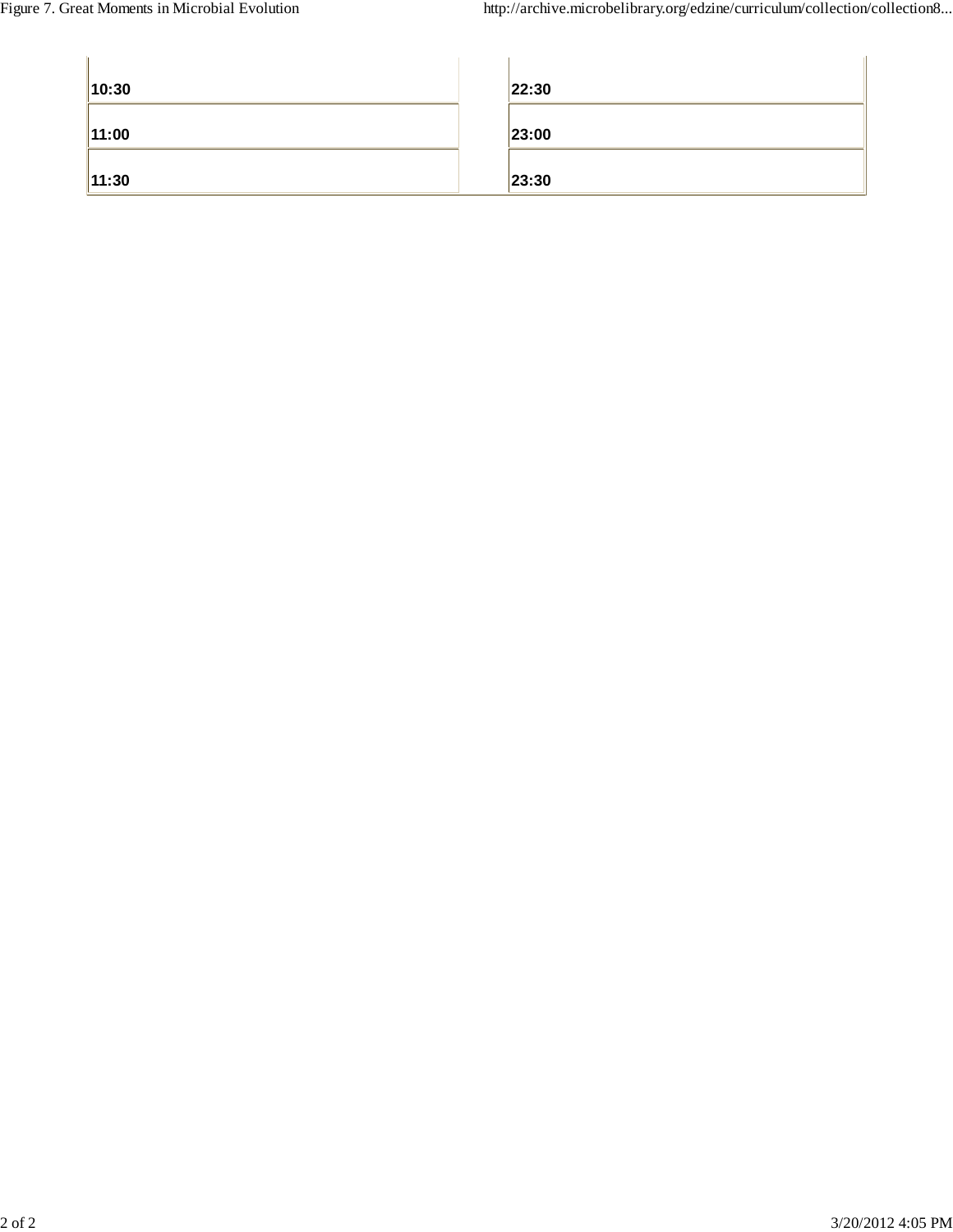Figure 8. Calendar Template - One Day ("planner" time format)

| 0:00               | 12:00 |
|--------------------|-------|
| 0:30               | 12:30 |
| 1:00               | 1:00  |
| 1:30               | 1:30  |
| 2:00               | 2:00  |
| 2:30               | 2:30  |
| 3:00               | 3:00  |
| 3:30               | 3:30  |
| 4:00               | 4:00  |
| 4:30               | 4:30  |
| 5:00               | 5:00  |
| 5:30               | 5:30  |
| $\vert 6:00 \vert$ | 6:00  |
| 6:30               | 6:30  |
| 7:00               | 7:00  |
| 7:30               | 7:30  |
| 8:00               | 8:00  |
| 8:30               | 8:30  |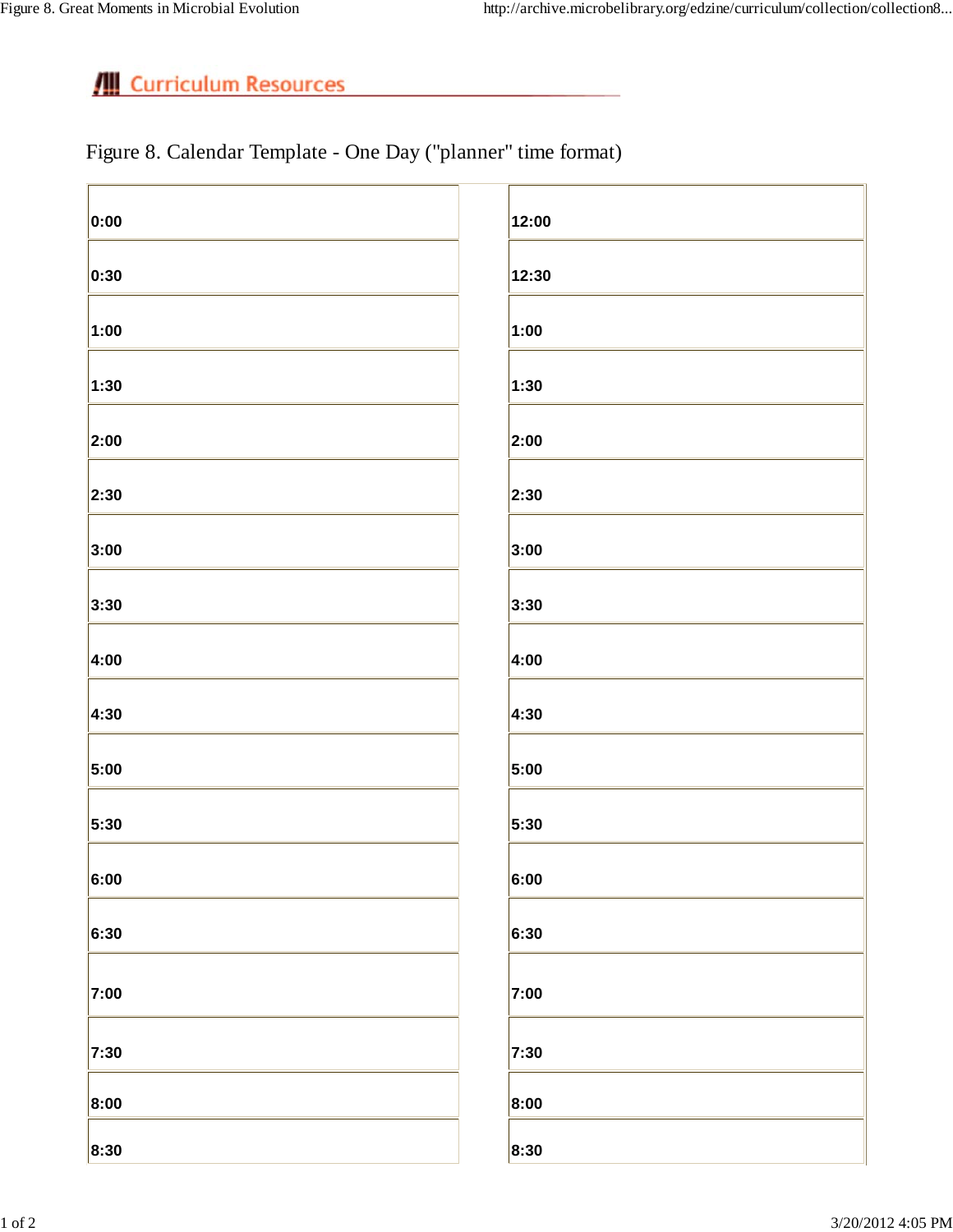| 9:00  | 9:00  |
|-------|-------|
| 9:30  | 9:30  |
| 10:00 | 10:00 |
| 10:30 | 10:30 |
| 11:00 | 11:00 |
| 11:30 | 11:30 |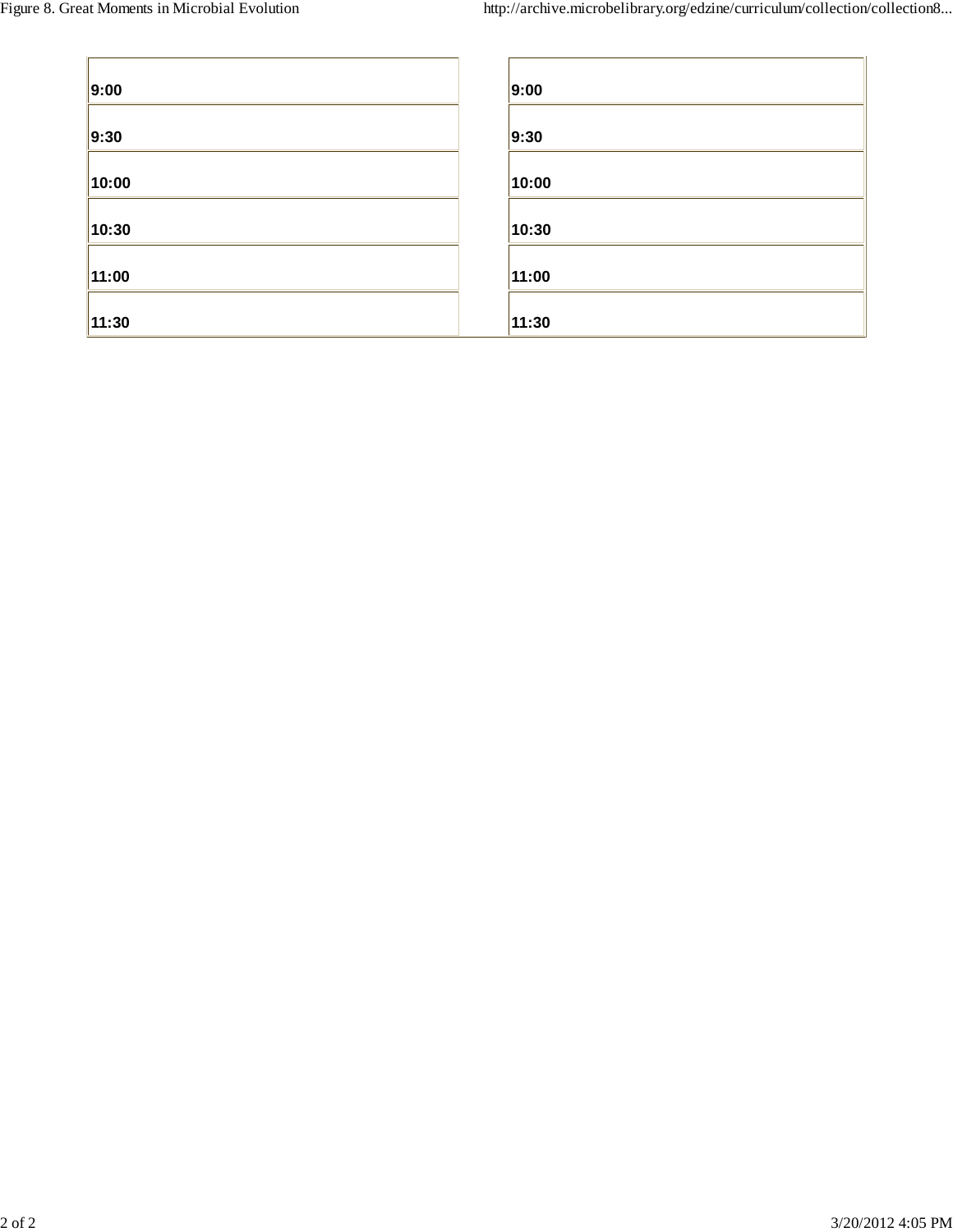### **Figure 9A. Time Flies, No Matter What the Scale - Instructions (Scale = Year)**

Many sources on the evolution of organisms on Earth are sadly lacking in topics related to microbes. Further, within microbiology we often fail to integrate our organisms with the arrival of the other species, as well as with specific physiological changes that had dramatic effects on the course of evolution. In this activity, you and the members of your team will examine selected events from the history of this planet. You will convert the historical date assigned to these events into a date within a more familiar time scale to aid you in viewing evolution in its proper scale.

Your team should receive these instructions, a worksheet for recording your calculations, and a list of events in evolution. Please begin by recording the names of your team members on the worksheet. You will also receive a blank calendar covering one year. Your team will be assigned events from evolutionary (and geological) history. Perform the calculations and record the results on the worksheet. Once you complete each conversion from historical time to the appropriate time scale, mark the position of that event on the calendar.

- 1. First, identify this "Event" on the worksheet.
- 2. Enter the "Historical date" currently assigned to this event.
- 3. Subtract the historical date from the age of the Earth  $(4.5 \text{ billion years} = 4,500 \text{ million years})$ . This "Time elapsed" value represents the length of time that passed between the formation of Earth and the occurrence of this event.
- 4. Divide the time elapsed value by the total age of the Earth, and multiply by 100%. This "Percent elapsed" value is the proportion of Earth's history that passed before this event.
- 5. Identify the total time on the calendar (365 days).
- 6. Multiply the percent time elapsed by the total time on the calendar.
- 7. Find and mark this point on the calendar.
- 8. Repeat these steps for each of the events assigned to your team.
- 9. When completed, review your results.
- 10. Submit this assignment as directed by your instructor.

An example: Event--first cell.

Historical date: 3.5 BYA Time elapsed:  $4.5$  BY  $- 3.5$  BY  $= 1.0$  BY Percent elapsed:  $(1.0 / 4.5)$  x  $100\% = 22\%$ Length of current calendar: 365 days Location on current calendar:  $365 \times .22 = 80.3$  *1/3rd through the 81st day (March 23rd).*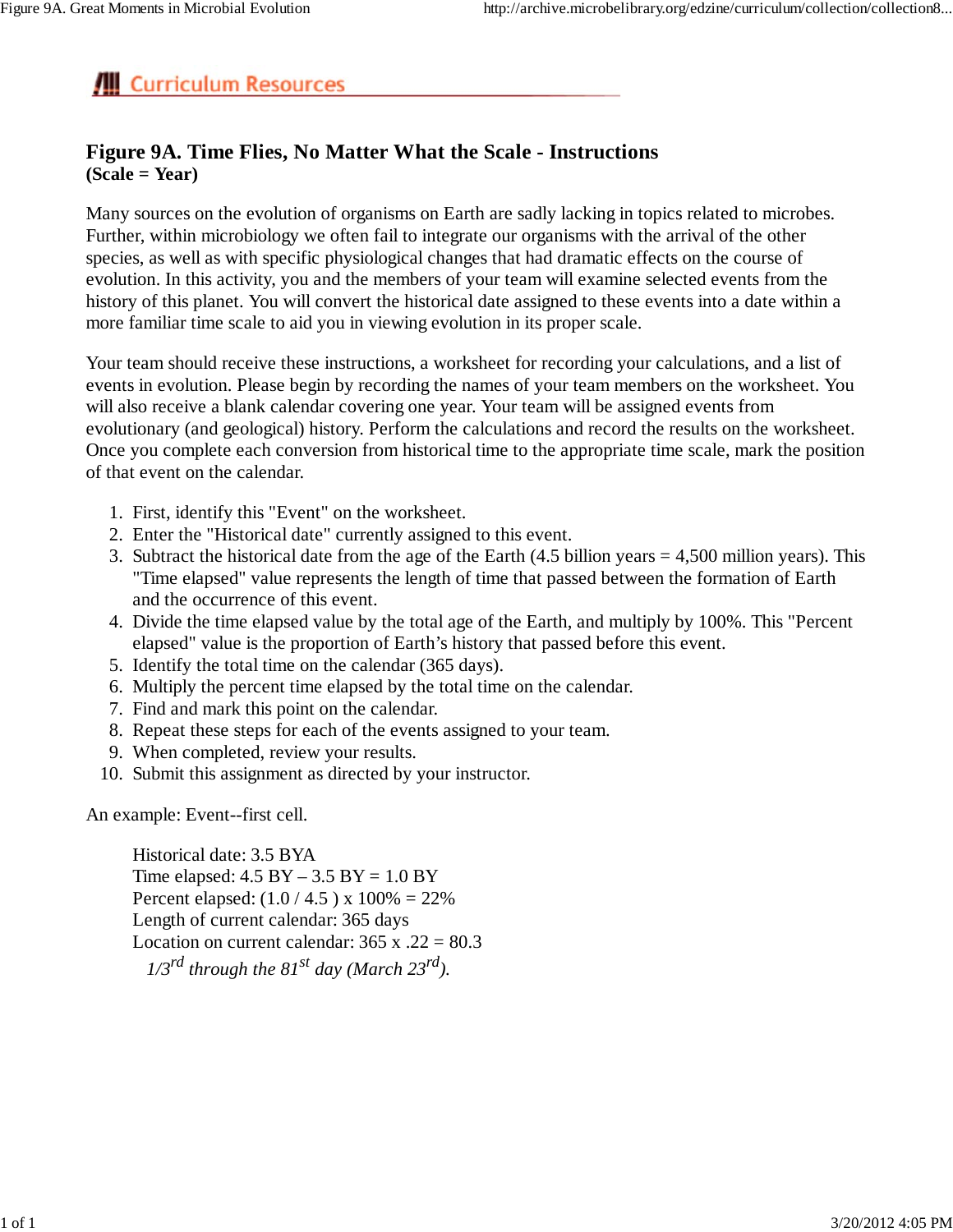### **Figure 9B. Time Flies, No Matter What the Scale - Worksheet (Scale = Year)**

### **Names of Team Members:**

### **Calculations:**

| <b>Event</b>            | <b>Time</b><br>frame<br>(years<br>ago) | <b>Time</b><br>elapsed | <b>Units</b><br>$(\%)$ | Year<br>(365)<br>day) |
|-------------------------|----------------------------------------|------------------------|------------------------|-----------------------|
| $\mathbf{1}$            |                                        |                        |                        |                       |
| $\overline{\mathbf{2}}$ |                                        |                        |                        |                       |
| $\overline{\mathbf{3}}$ |                                        |                        |                        |                       |
| $\overline{\mathbf{4}}$ |                                        |                        |                        |                       |
| 5                       |                                        |                        |                        |                       |
| 6                       |                                        |                        |                        |                       |
| $\overline{7}$          |                                        |                        |                        |                       |
| 8                       |                                        |                        |                        |                       |
| 9                       |                                        |                        |                        |                       |
| 10                      |                                        |                        |                        |                       |
| 11                      |                                        |                        |                        |                       |
| 12                      |                                        |                        |                        |                       |
| 13                      |                                        |                        |                        |                       |
| 14                      |                                        |                        |                        |                       |
| 15                      |                                        |                        |                        |                       |
| 16                      |                                        |                        |                        |                       |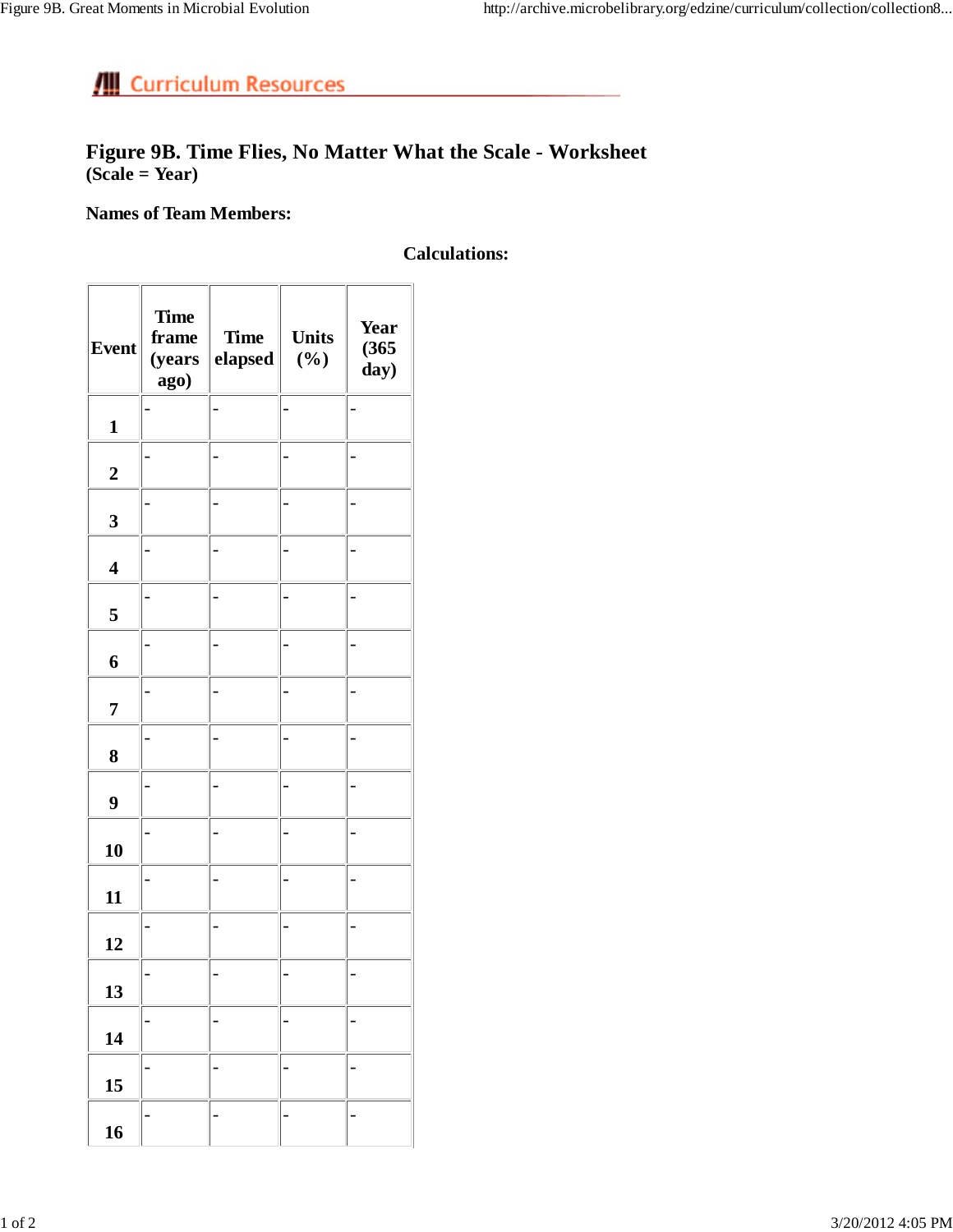| 17 |  |  |
|----|--|--|
| 18 |  |  |
| 19 |  |  |
| 20 |  |  |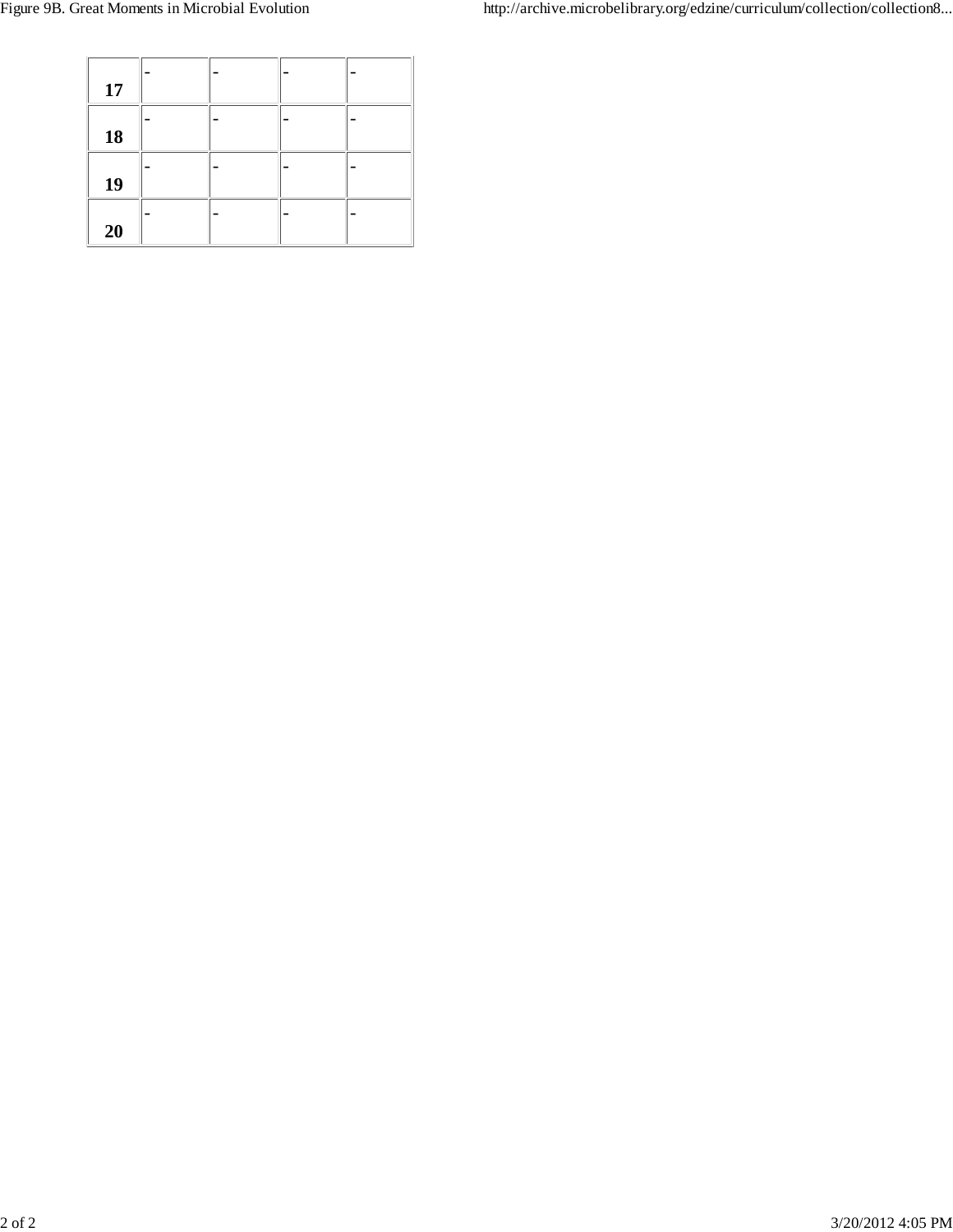### **Figure 9C. Time Flies, No Matter What the Scale - Instructions (Scale = Month)**

Many sources on the evolution of organisms on Earth are sadly lacking in topics related to microbes. Further, within microbiology we often fail to integrate our organisms with the others, as well as with specific physiological changes that had dramatic effects on the course of evolution. In this activity, you and the members of your team will examine selected events from the history of this planet. You will convert the historical date assigned to these events into a date within a more familiar time scale to aid you in viewing evolution in its proper scale.

Your team should receive these instructions, a worksheet for recording your calculations, and a list of events in evolution. Please begin by recording the names of your team members on the worksheet. You will also receive a blank calendar covering one month. Your team will be assigned events from evolutionary (and geological) history. Perform the calculations and record the results on the worksheet. Once you complete each conversion from historical time to the appropriate time scale, mark the position of that event on the calendar.

- 1. First, identify this "Event" on the worksheet.
- 2. Enter the "Historical date" currently assigned to this event.
- 3. Subtract the historical date from the age of the Earth  $(4.5 \text{ billion years} = 4,500 \text{ million years})$ . This "Time elapsed" value represents the length of time that passed between the formation of Earth and the occurrence of this event.
- 4. Divide the time elapsed value by the total age of the Earth, and multiply by 100%. This "Percent elapsed" value is the proportion of Earth's history that passed before this event.
- 5. Identify the total time on the calendar (31 days).
- 6. Multiply the percent time elapsed by the total time on the calendar.
- 7. Find and mark this point on the calendar.
- 8. Repeat these steps for each of the events assigned to your team.
- 9. When completed, review your results.
- 10. Submit this assignment as directed by your instructor.

An example: Event--first cell.

Historical date: 3.5 BYA Time elapsed:  $4.5 \text{ BY} - 3.5 \text{ BY} = 1.0 \text{ BY}$ Percent elapsed:  $(1.0 / 4.5)$  x  $100\% = 22\%$ Length of current calendar: 31 days Location on current calendar:  $31 \times .22 = 6.82$  $8/10^{th}$  of the way through the seventh day.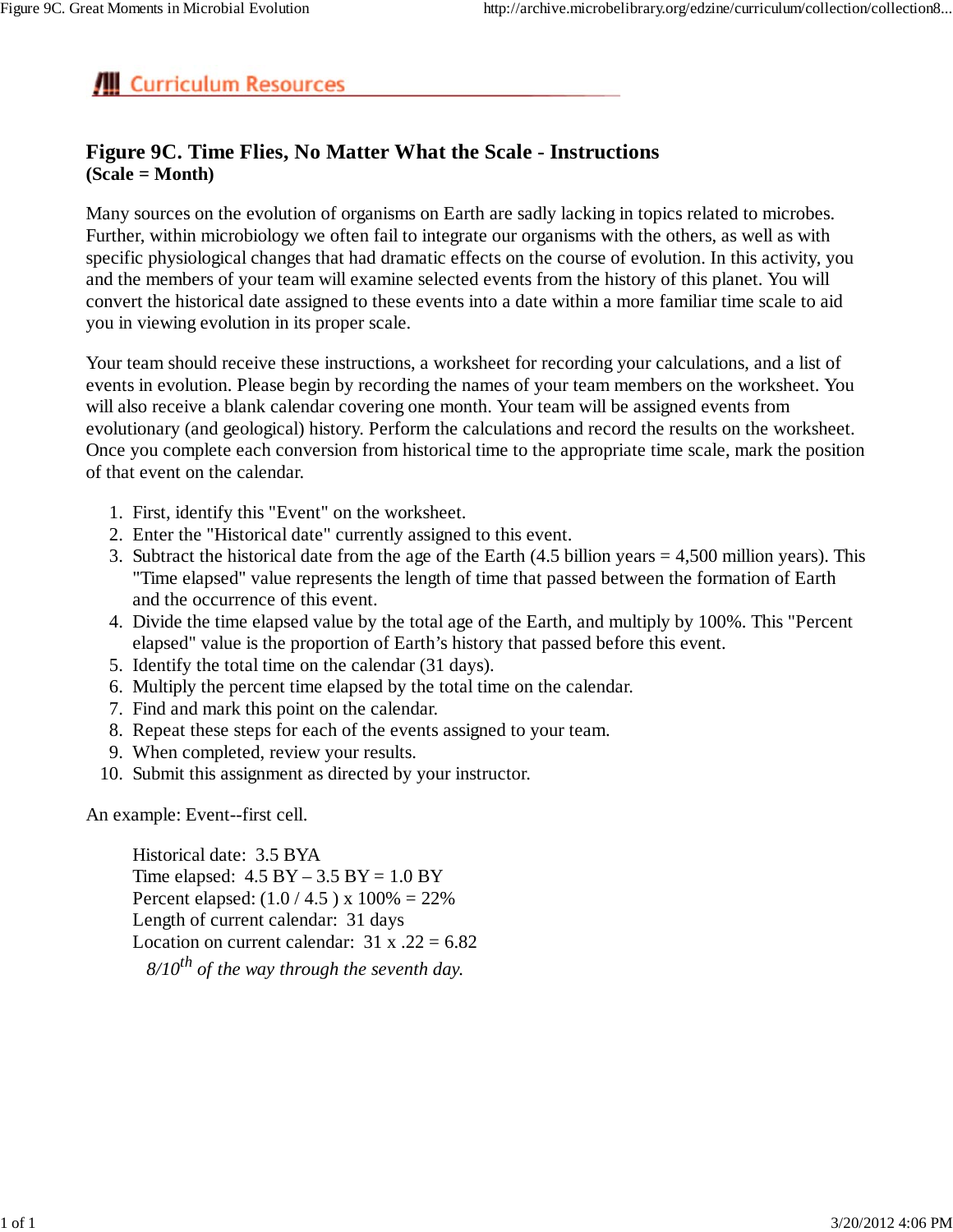### **Figure 9D. Time Flies, No Matter What the Scale - Worksheet (Scale = Month)**

**Names of Team Members:**

### **Calculations:**

| <b>Event</b>            | <b>Time frame</b><br>(years ago) | <b>Time</b><br>elapsed | <b>Units</b><br>$(\%)$   | <b>Month</b><br>(31 day) |
|-------------------------|----------------------------------|------------------------|--------------------------|--------------------------|
| $\mathbf{1}$            |                                  |                        |                          |                          |
| $\boldsymbol{2}$        |                                  |                        | -                        |                          |
| $\mathbf{3}$            |                                  |                        |                          |                          |
| $\overline{\mathbf{4}}$ |                                  |                        | $\overline{a}$           |                          |
| 5                       |                                  |                        | $\overline{a}$           |                          |
| 6                       |                                  | -                      | -                        |                          |
| $\overline{7}$          |                                  |                        | -                        |                          |
| $\bf 8$                 |                                  |                        | -                        |                          |
| $\boldsymbol{9}$        |                                  |                        | $\overline{a}$           |                          |
| 10                      |                                  |                        | $\overline{a}$           |                          |
| 11                      |                                  |                        | -                        |                          |
| 12                      |                                  |                        |                          |                          |
| 13                      |                                  |                        |                          |                          |
| 14                      |                                  |                        |                          |                          |
| $15\,$                  | -                                | $\overline{a}$         | $\overline{\phantom{0}}$ |                          |
| 16                      |                                  |                        | $\overline{a}$           |                          |
| $17\,$                  |                                  |                        | $\overline{a}$           |                          |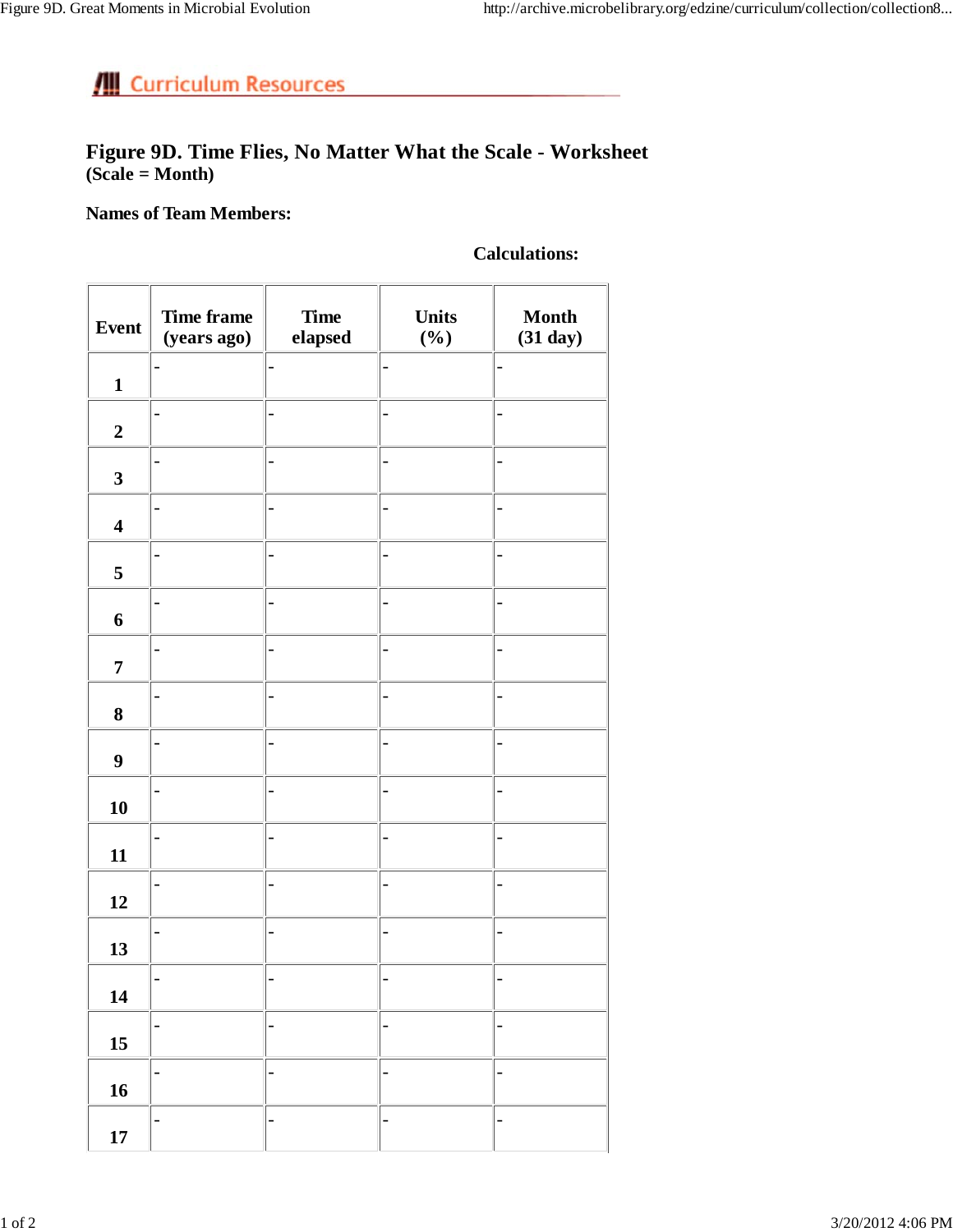| 18 |  |  |
|----|--|--|
| 19 |  |  |
| 20 |  |  |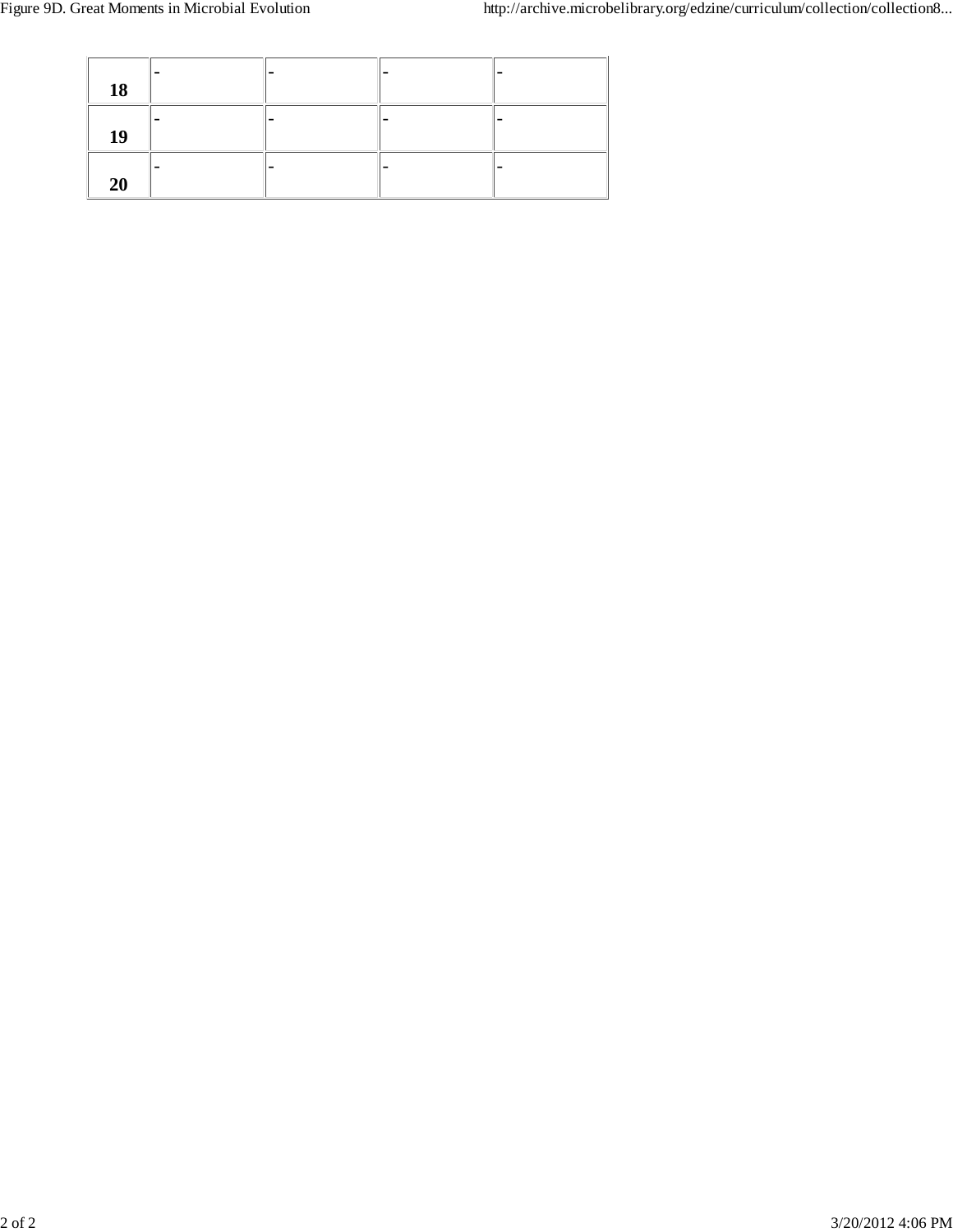### **Figure 9E. Time Flies, No Matter What the Scale - Instructions (Scale = Day)**

Many sources on the evolution of organisms on Earth are sadly lacking in topics related to microbes. Further, within microbiology we often fail to integrate our organisms with the others, as well as with specific physiological changes that had dramatic effects on the course of evolution. In this activity, you and the members of your team will examine selected events from the history of this planet. You will convert the historical date assigned to these events into a time within a more familiar time scale to aid you in viewing evolution in its proper scale.

Your team should receive these instructions, a worksheet for recording your calculations, and a list of events in evolution. Please begin by recording the names of your team members on the worksheet. You will also receive a blank calendar covering one day. Your team will be assigned events from evolutionary (and geological) history. Perform the calculations and record the results on the worksheet. Once you complete each conversion from historical time to the appropriate time scale, mark the position of that event on the calendar.

- 1. First, identify this "Event" on the worksheet.
- 2. Enter the "Historical date" currently assigned to this event.
- 3. Subtract the historical date from the age of the Earth  $(4.5 \text{ billion years} = 4,500 \text{ million years})$ . This "Time elapsed" value represents the length of time that passed between the formation of Earth and the occurrence of this event.
- 4. Divide the time elapsed value by the total age of the Earth, and multiply by 100%. This "Percent elapsed" value is the proportion of Earth's history that passed before this event.
- 5. Identify the total time on the calendar (24 hours).
- 6. Multiply the percent time elapsed by the total time on the calendar.
- 7. Find and mark this point on the calendar.
- 8. Repeat these steps for each of the events assigned to your team.
- 9. When completed, review your results.
- 10. Submit this assignment as directed by your instructor.

An example: Event--first cell.

Historical Date: 3.5 BYA Time Elapsed:  $4.5$  BY  $- 3.5$  BY  $= 1.0$  BY Percent Elapsed: (1.0 / 4.5 ) x 100% = 22% Length of Current Calendar: 24 hours Location on Current Calendar (Scale):  $24 \times .22 = 5.28$ *1/3rd through the sixth hour of the day (roughly 6:20 a.m.)*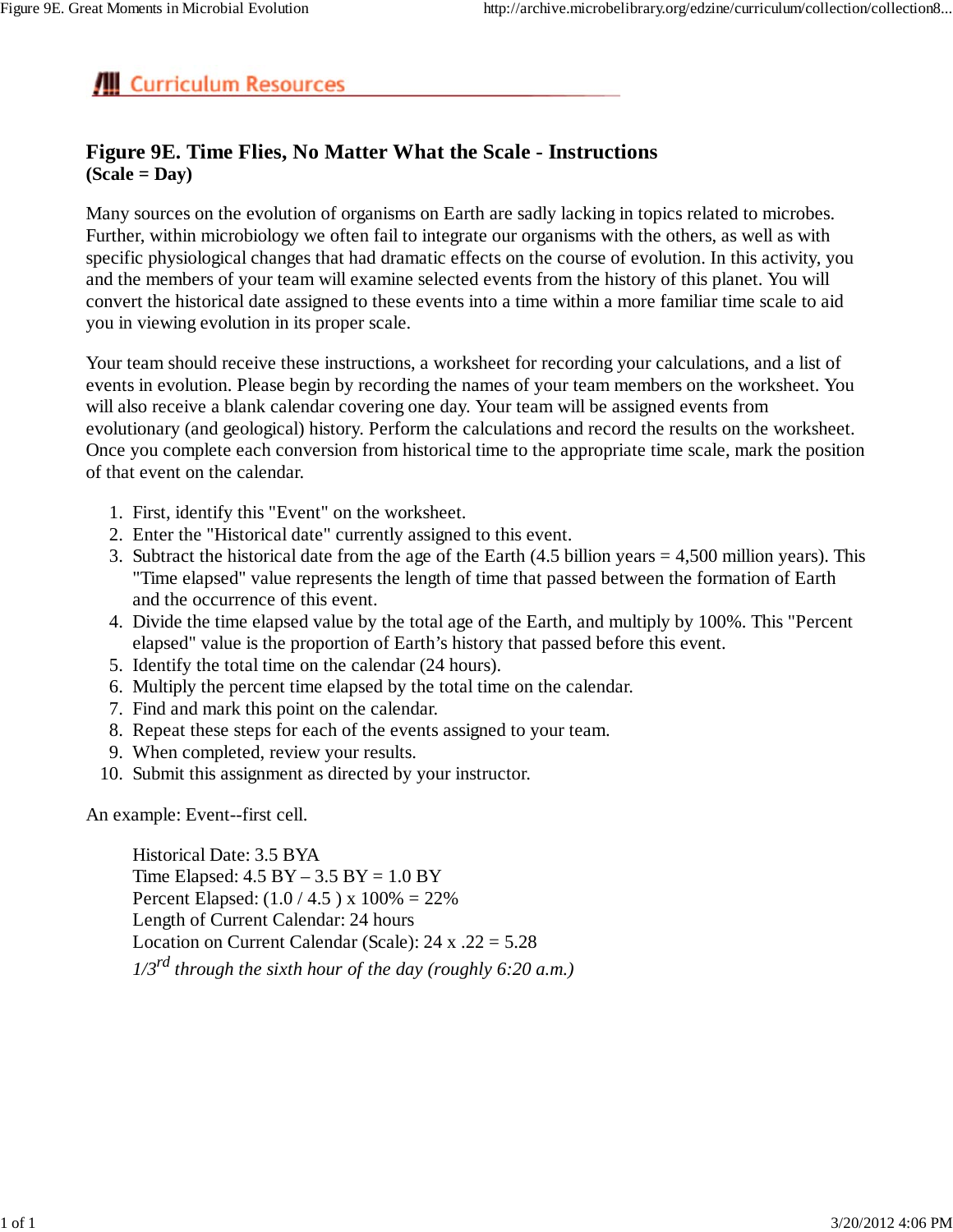### **Figure 9F. Time Flies, No Matter What the Scale - Worksheet (Scale = Day)**

### **Names of Team Members:**

### **Calculations:**

| <b>Event</b>            | Time frame<br>(years ago) | <b>Time</b><br>elapsed | <b>Units</b><br>$(\%)$ | Day<br>(24 hr) |
|-------------------------|---------------------------|------------------------|------------------------|----------------|
| $\mathbf{1}$            |                           |                        |                        |                |
| $\boldsymbol{2}$        |                           |                        |                        |                |
| $\mathbf{3}$            |                           |                        |                        |                |
| $\overline{\mathbf{4}}$ |                           |                        |                        |                |
| 5                       |                           |                        |                        |                |
| 6                       |                           |                        |                        |                |
| $\overline{7}$          |                           |                        |                        |                |
| $\bf{8}$                |                           |                        |                        |                |
| $\boldsymbol{9}$        |                           |                        |                        |                |
| 10                      |                           |                        |                        |                |
| 11                      |                           |                        |                        |                |
| 12                      |                           |                        |                        |                |
| 13                      |                           |                        |                        |                |
| 14                      |                           |                        |                        |                |
| 15                      |                           |                        |                        |                |
| 16                      |                           |                        |                        |                |
| 17                      |                           |                        |                        |                |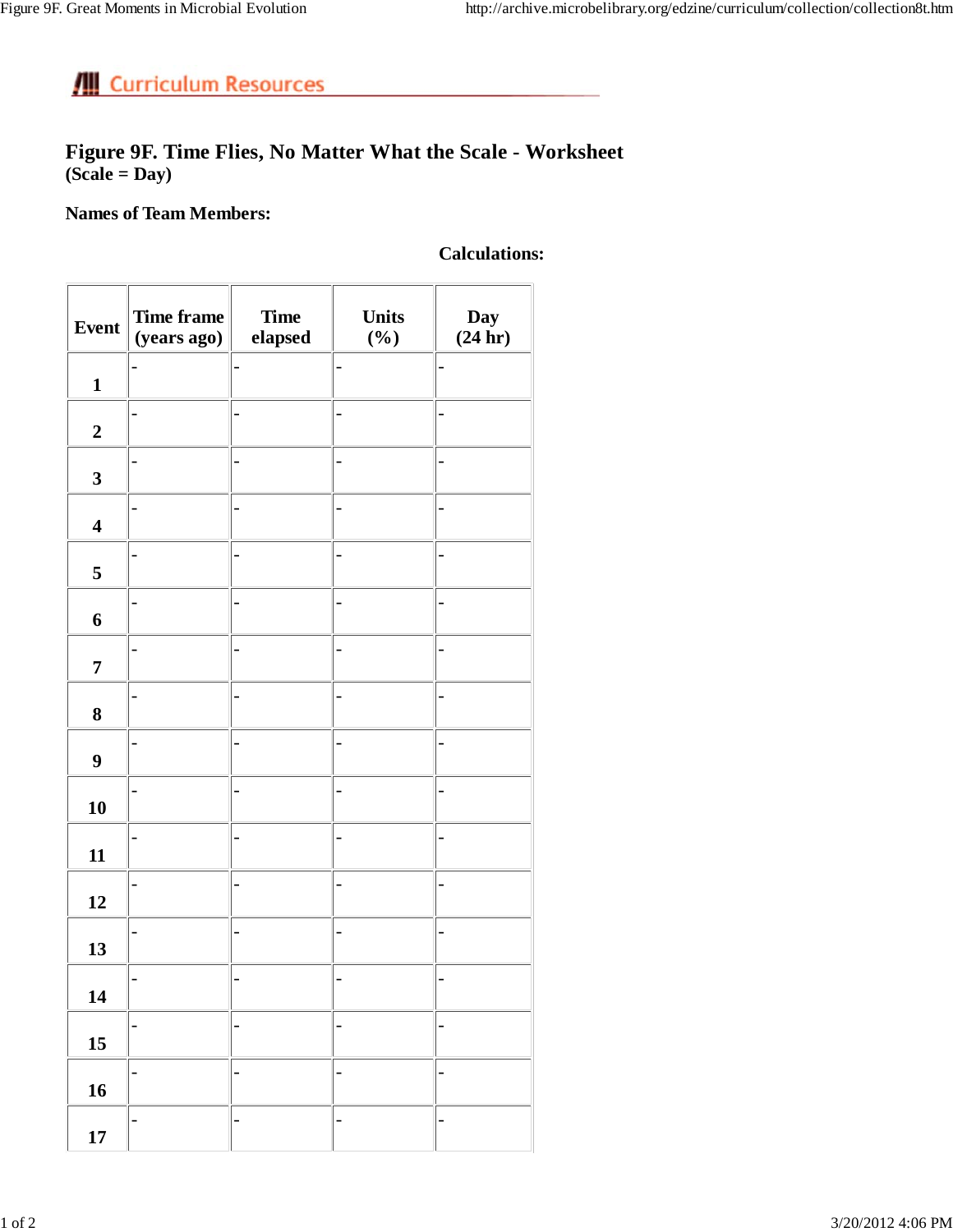| 18 |  |  |
|----|--|--|
| 19 |  |  |
| 20 |  |  |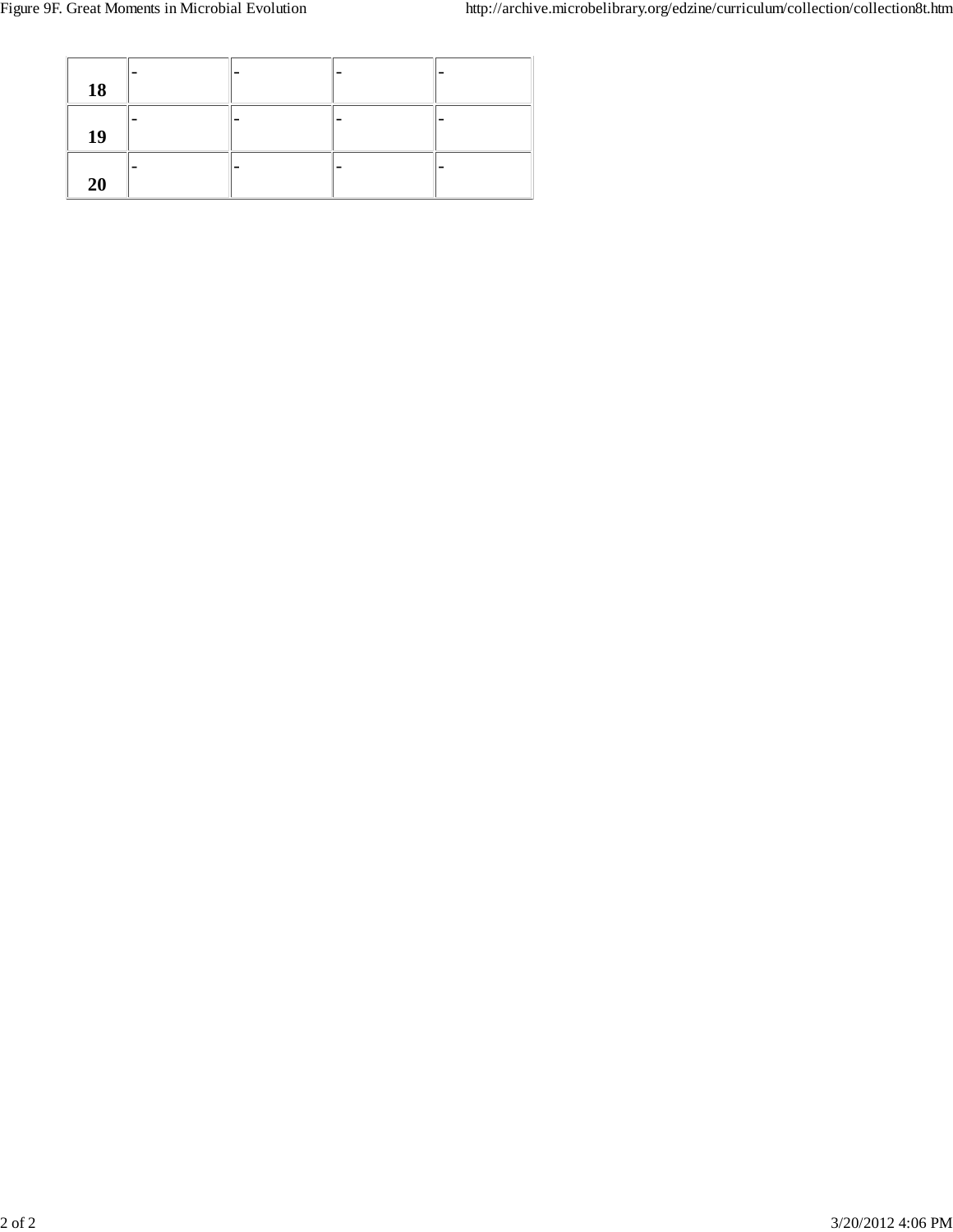|     |                 |       |                                                                                                                                                                                                                                                                                                    | Appendix 1. Topics for Great Moments in Microbial Evolution (all activities)                                                                                                                                                                                                                                             |
|-----|-----------------|-------|----------------------------------------------------------------------------------------------------------------------------------------------------------------------------------------------------------------------------------------------------------------------------------------------------|--------------------------------------------------------------------------------------------------------------------------------------------------------------------------------------------------------------------------------------------------------------------------------------------------------------------------|
| Era |                 | Epoch |                                                                                                                                                                                                                                                                                                    |                                                                                                                                                                                                                                                                                                                          |
|     |                 |       |                                                                                                                                                                                                                                                                                                    | <b>Events and Topics</b>                                                                                                                                                                                                                                                                                                 |
|     | <b>Period</b>   |       | Stop                                                                                                                                                                                                                                                                                               |                                                                                                                                                                                                                                                                                                                          |
|     |                 |       |                                                                                                                                                                                                                                                                                                    |                                                                                                                                                                                                                                                                                                                          |
|     |                 |       |                                                                                                                                                                                                                                                                                                    |                                                                                                                                                                                                                                                                                                                          |
|     | <b>Archean</b>  |       | 1                                                                                                                                                                                                                                                                                                  | * Formation of planet; composition of early atmosphere; Miller's experiment on prebiotic<br>synthesis: physical and chemical synthesis and condensation into polymers.                                                                                                                                                   |
|     |                 |       |                                                                                                                                                                                                                                                                                                    |                                                                                                                                                                                                                                                                                                                          |
|     | Proterozoic     |       | 2                                                                                                                                                                                                                                                                                                  | * Progenote evolution (RNA-> RNP -> DNA-> cell); fossils from Australia and S. Africa.<br>Anaerobic chemoorganotrophs. Different models of broad phylogenetic divisions:<br>characteristics of modern groups; kingdom vs. domain vs. empire debate and other evolving<br>theories - the ever-changing nature of science. |
|     |                 | 3     | Depletion of nutrients; selection for more efficiency; anaerobic respiration;<br>photoorganoheterotroph (PS I), photolithoautotrophs (RuBisCo); gene duplication and mutation<br>leads to PS II and production of O2; halobacterial photosynthesis (bacteriorhodopsin vs.<br>bacteriochlorophyll). |                                                                                                                                                                                                                                                                                                                          |
|     |                 |       | 4                                                                                                                                                                                                                                                                                                  | * Accumulation of O <sub>2</sub> (1/100 current levels); development of ozone layer; decrease in UV<br>mutagenesis; increase in oxygen toxicity; aerobic respiration. Summarize relationships of<br>phototrophs (preview plants).                                                                                        |
|     |                 |       | 5                                                                                                                                                                                                                                                                                                  | Endosymbiont theory: bacterial origins of mitochondrion and then of chloroplasts, leading to<br>first eukaryotes.                                                                                                                                                                                                        |
|     |                 |       | 6                                                                                                                                                                                                                                                                                                  | First metazoans; O2 approaches 19%. Phylogeny vs. taxonomy: phyletic, phenetic, financial.<br>Role of Bergey's.                                                                                                                                                                                                          |
|     |                 |       |                                                                                                                                                                                                                                                                                                    |                                                                                                                                                                                                                                                                                                                          |
|     | Paleozoic       |       |                                                                                                                                                                                                                                                                                                    |                                                                                                                                                                                                                                                                                                                          |
|     | Cambrian        |       | $\overline{7}$                                                                                                                                                                                                                                                                                     | * Primitive algae flourish; critical role of primary producers. First appearance of most marine<br>invertebrates.                                                                                                                                                                                                        |
|     | Ordovician      |       | 8                                                                                                                                                                                                                                                                                                  | Invertebrates dominant in sea; first appearance of fish and fungi. Does marine environment<br>here have viral DNA at levels of our time? {Origin of viruses: pre-cellular or degenerate, single<br>or multiple, separate origins.}                                                                                       |
|     | <b>Silurian</b> |       | 9                                                                                                                                                                                                                                                                                                  | * First appearance of vascular plants; invasion of land by plants and arthropods. Importance of<br>pigmentation to plant pathogens and airborne bacteria.                                                                                                                                                                |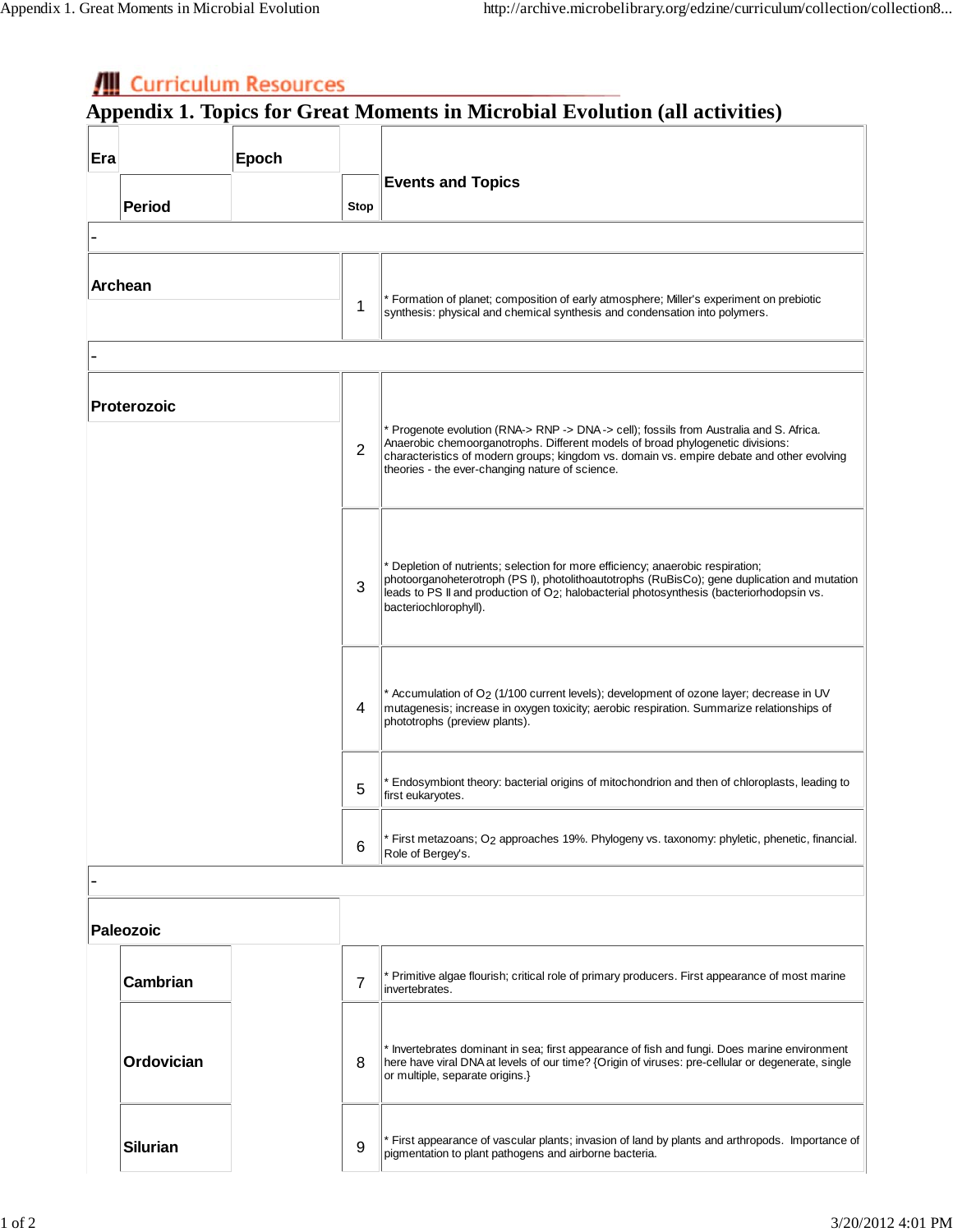| <b>Devonian</b>      |                    | 10 | * Fish and trilobites flourish in sea; first amphibians and insects.                                                                                                                                                                                                                             |  |  |  |
|----------------------|--------------------|----|--------------------------------------------------------------------------------------------------------------------------------------------------------------------------------------------------------------------------------------------------------------------------------------------------|--|--|--|
| <b>Carboniferous</b> |                    |    | * Swamp forests (tree ferns and club mosses); amphibians are dominant terrestrial animals.<br>First appearance of reptiles; cost-benefit analysis of internal fertilization; potential for first<br>sexually transmitted diseases (STDs).                                                        |  |  |  |
| <b>Permian</b>       |                    | 12 | * First appearance of conifers; end of trilobites. Increase in reptiles, decrease in amphibians.                                                                                                                                                                                                 |  |  |  |
| <b>Mesozoic</b>      |                    |    |                                                                                                                                                                                                                                                                                                  |  |  |  |
| <b>Triassic</b>      |                    | 13 | * First appearance of mammals and dinosaurs; larger GI tracts and higher body temperatures<br>lead to increased commensalism, mutualism, and parasitism. Gymnosperm and tree fern<br>forests are predominant terrestrial biomes.                                                                 |  |  |  |
| <b>Jurassic</b>      |                    | 14 | * Dinosaurs and conifers dominant organisms in terrestrial locations; first appearance of birds.                                                                                                                                                                                                 |  |  |  |
| Cretaceous           |                    | 15 | * Alternate hypotheses on extinction of dinosaurs: meteors, ecological collapse, disease.<br>Angiosperms and small mammals diversify, leading to appearance and/or increase of<br>ruminants; gene duplication and mutation of lysozyme with subsequent acid-stable form (exact<br>time unknown). |  |  |  |
|                      |                    |    |                                                                                                                                                                                                                                                                                                  |  |  |  |
| <b>Cenozoic</b>      |                    |    |                                                                                                                                                                                                                                                                                                  |  |  |  |
| <b>Tertiary</b>      |                    | 16 | * Diversification of modern birds. Appearance of placental mammals, required protection<br>during embryonic development from pathogenic agents. Mountain building.                                                                                                                               |  |  |  |
|                      | <b>Pleistocene</b> | 17 | Glacial cycles; first appearance of genus Homo.                                                                                                                                                                                                                                                  |  |  |  |
| Quaternary           | <b>Recent</b>      | 18 | * Spread of Homo sapiens; extinction of many large mammals.                                                                                                                                                                                                                                      |  |  |  |
|                      |                    | 19 | * Exploitation of microbes (fermentation, leavening, acidification in food storage); domestication<br>of animals and plants.                                                                                                                                                                     |  |  |  |
|                      |                    | 20 | Observation, identification and (occasionally) control of microbes.                                                                                                                                                                                                                              |  |  |  |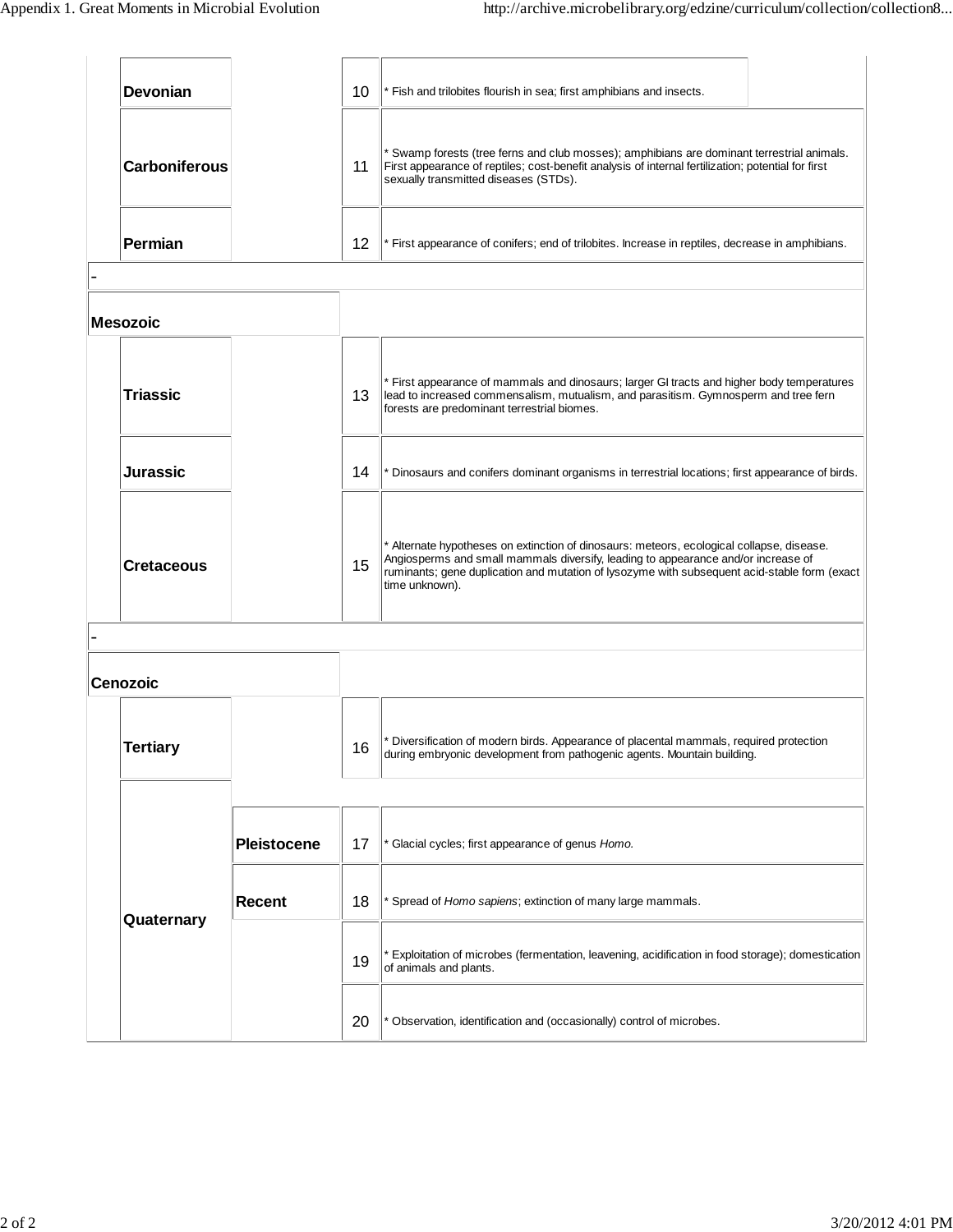### **Appendix 2. Correlation of Events with Distances**

| Stop                | Time frame <sup>a</sup><br>Time elapsed <sup>b</sup><br>(years ago)                                    |                           | Units <sup>C</sup><br>(%) | Distance $^e$ (m)<br>{on 500 m} | Distance (m)<br>$\{$ on 5 m $\}$ |  |  |  |
|---------------------|--------------------------------------------------------------------------------------------------------|---------------------------|---------------------------|---------------------------------|----------------------------------|--|--|--|
| $\mathbf{1}$        | 4.5 BYA                                                                                                | $\pmb{0}$                 | 0                         | 0                               | 0                                |  |  |  |
| $\overline{2}$      | 3.5 BYA                                                                                                | 1.0 Byr                   | 22                        | 110                             | 1.10                             |  |  |  |
| 3                   | 2.7 BYA                                                                                                | 1.8 Byr                   | 40                        | 200                             | 2.00                             |  |  |  |
| 4                   | 2.0 BYA                                                                                                | 2.5 Byr                   | 55.5                      | 277.5                           | 2.775                            |  |  |  |
| 5                   | 1.45 BYA                                                                                               | 3.05 Byr                  | 67.7                      | 338.5                           | 338.5                            |  |  |  |
| 6                   | 1.0 BYA                                                                                                | 3.5 Byr                   | 77.8                      | 389                             | 3.89                             |  |  |  |
|                     |                                                                                                        |                           |                           | 434.5                           |                                  |  |  |  |
| $\overline{7}$<br>- | 0.59 BYA                                                                                               | 3.91 Byr                  | 86.9<br>$\overline{a}$    | $\overline{\phantom{0}}$        | 4.345                            |  |  |  |
|                     | (590 MYA)                                                                                              | $(3,910$ Myr)             |                           |                                 |                                  |  |  |  |
| 8                   | 505 MYA                                                                                                | 3,995 Myr                 | 88.8                      | 444                             | 4.44                             |  |  |  |
| 9                   | 438 MYA                                                                                                | 4,062 Myr                 | 90.3                      | 451.5                           | 4.515                            |  |  |  |
| 10                  | 408 MYA                                                                                                | 4,140 Myr                 | 90.9                      | 454.65                          | 4.5465                           |  |  |  |
| 11                  | 360 MYA                                                                                                | 4,214 Myr                 | 92                        | 460                             | 4.6                              |  |  |  |
| 12                  | 286 MYA                                                                                                | 4,252 Myr                 | 93.6                      | 468.2                           | 4.682                            |  |  |  |
| 13                  | 248 MYA                                                                                                | 4,287 Myr                 | 94.5                      | 472.4                           | 4.724                            |  |  |  |
| 14                  | 213 MYA                                                                                                | 4,287 Myr                 | 95.27                     | 476.4                           | 4.764                            |  |  |  |
| 15                  | 144 MYA                                                                                                | 4,356 Myr                 | 96.8                      | 484                             | 4.84                             |  |  |  |
| 16                  | 65 MYA                                                                                                 | 4,435 Myr                 | 98.5                      | 492.8                           | 4.928                            |  |  |  |
| 17                  | 2 MYA                                                                                                  | 4,498 Myr                 | 99.95                     | 499.8                           | 4.998                            |  |  |  |
|                     |                                                                                                        |                           | $\overline{\phantom{0}}$  | $\overline{\phantom{a}}$        | -                                |  |  |  |
| 18                  | 12,000 YA                                                                                              | $^\text{\textregistered}$ |                           |                                 |                                  |  |  |  |
| 19                  | 100 YA                                                                                                 | $^\text{\textregistered}$ | $\overline{\phantom{0}}$  | $\overline{\phantom{a}}$        | -                                |  |  |  |
| 20                  | Present                                                                                                | 4,500 Myr                 | 100                       | 500                             | 5.00                             |  |  |  |
|                     | ${}^{a}$ Time frame - length of time before present. BYA = billion years ago; MYA = million years ago. |                           |                           |                                 |                                  |  |  |  |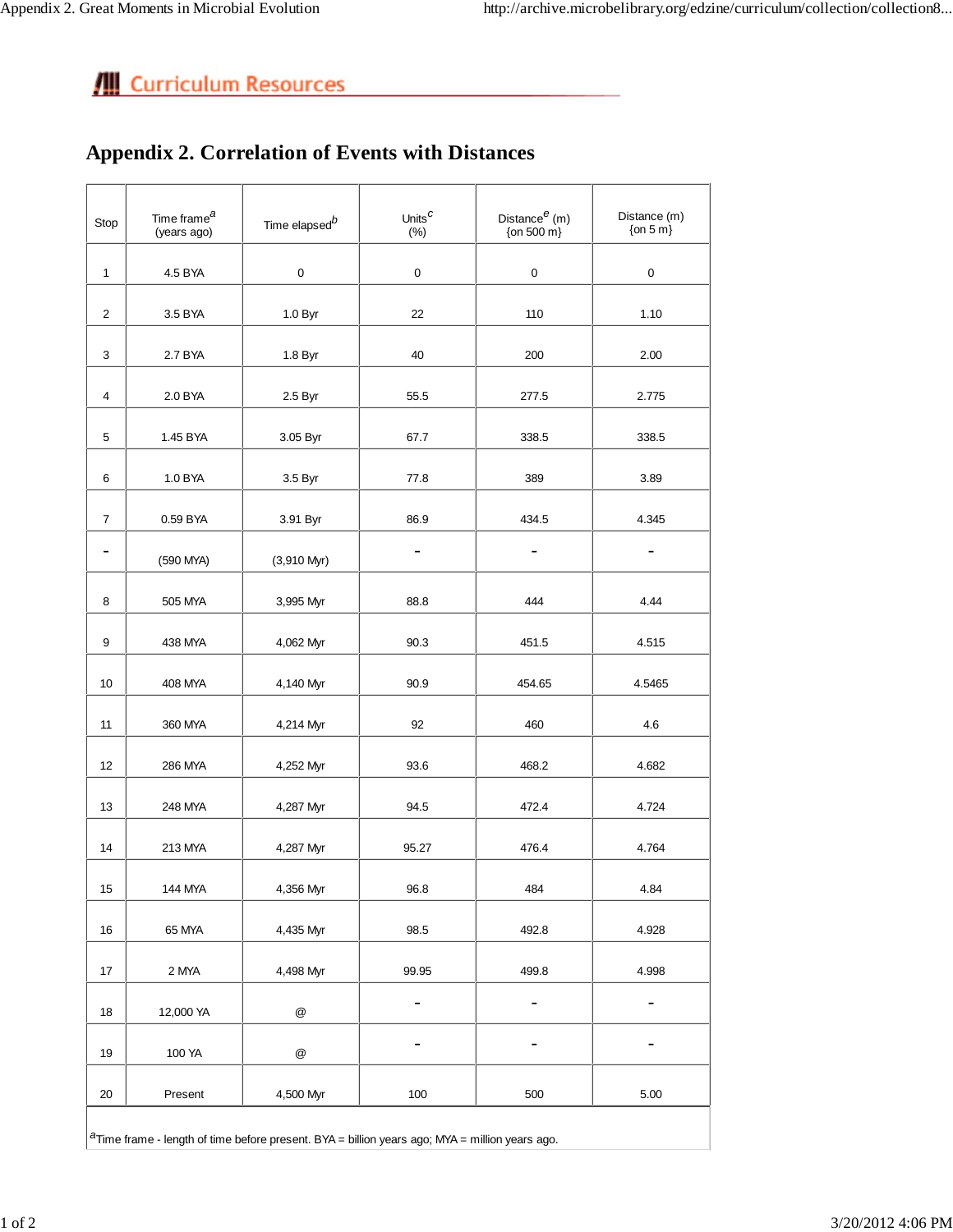*<sup>b</sup>*Time elapsed - length of time since formation of planet. Byr = billion years; Myr = million years.

*c* Units - 5 elapsed. Calculated by dividing Time elapsed for current stop (column 3) by estimated age of Earth (4.5 billion years).

d. See Figure @ for a linear representation of the % units elapsed.

*<sup>e</sup>*Distance - # meters from starting site. Calculated by multiplying length of path (500 m) by % for current stop.

f. See Figure @ for an example of the geographical presentation.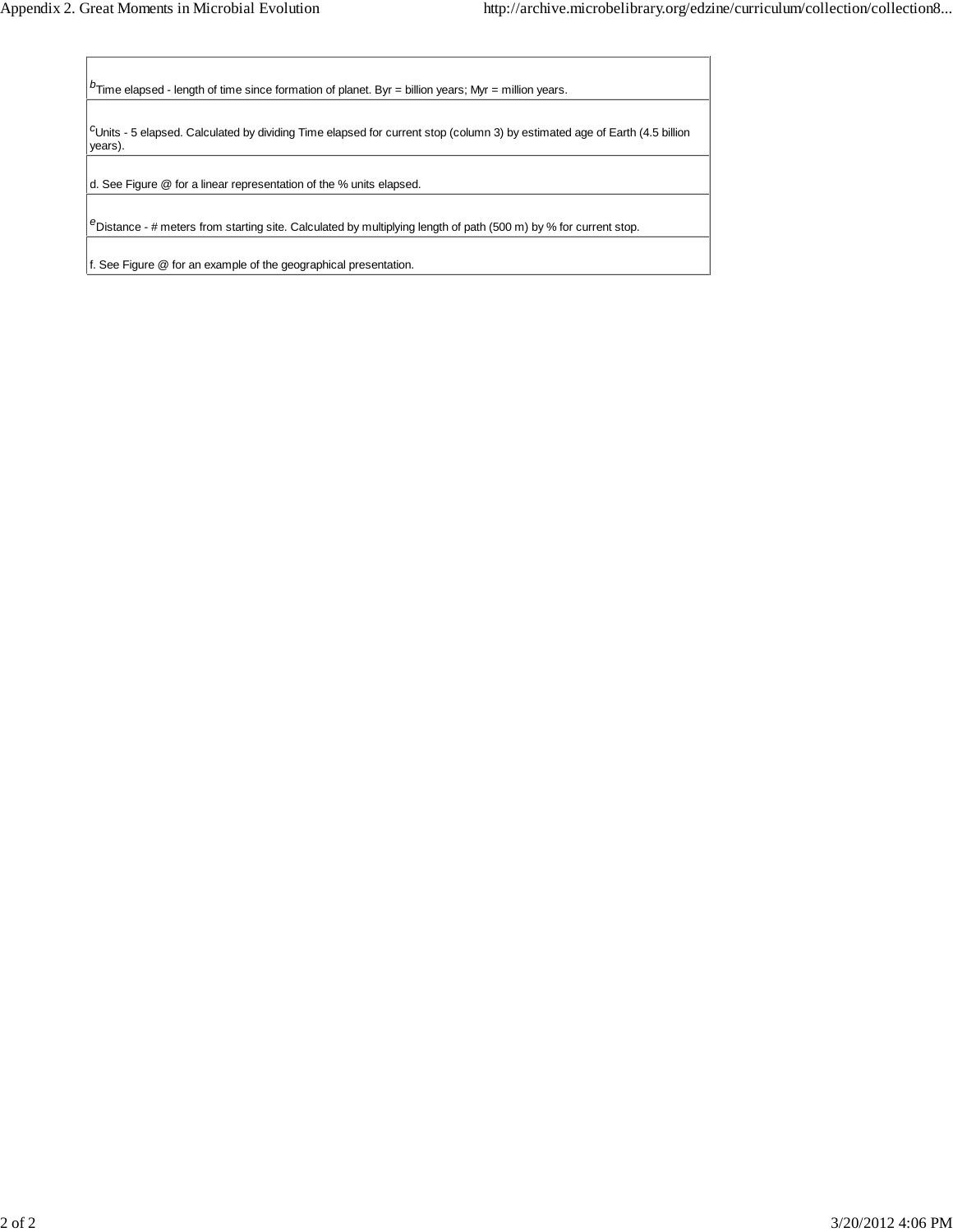### **Appendix 3. Correlation of Events with Modern Calendars**

| Stop           | Time frame <sup>a</sup><br>(years ago)                                                                 | Time elapsed $^b$ | Units <sup>C</sup><br>(%) | Year <sup>f</sup><br>(365 day) | Month<br>$(31$ day)     | Day<br>(24 hr)            | Day<br>$(12 + 12 hr)$    |  |
|----------------|--------------------------------------------------------------------------------------------------------|-------------------|---------------------------|--------------------------------|-------------------------|---------------------------|--------------------------|--|
| $\mathbf{1}$   | 4.5 BYA                                                                                                | 0                 | $\mathbf 0$               | Day 1                          | Day 1                   | 0:01                      | $0:01$ a.m.              |  |
| $\overline{2}$ | 3.5 BYA                                                                                                | 1.0 Byr           | 22                        | Day 80                         | Day 7                   | 5:16                      | 5:16 a.m.                |  |
| 3              | 2.7 BYA                                                                                                | 1.8 Byr           | 40                        | Day 146                        | Day 13                  | 9:36                      | $9:36$ a.m.              |  |
| 4              | 2.0 BYA                                                                                                | 2.5 Byr           | 55.5                      | Day 203                        | Day 18                  | 13:19                     | 1:19 p.m.                |  |
| 5              | 1.45 BYA                                                                                               | 3.05 Byr          | 67.7                      | Day 247                        | Day 21                  | 16:15                     | 4:15 p.m.                |  |
| 6              | 1.0 BYA                                                                                                | 3.5 Byr           | 77.8                      | Day 284                        | Day 25                  | 18:40                     | 6:40 p.m.                |  |
| 7              | 0.59 BYA                                                                                               | 3.91 Byr          | 86.9                      | Day 318                        | Day 27, almost midnight | 20:51                     | 8:51 p.m.                |  |
| -              | (590 MYA)                                                                                              | $(3,910$ Myr)     | -                         | $\qquad \qquad -$              |                         |                           | $\overline{\phantom{a}}$ |  |
| 8              | 505 MYA                                                                                                | 3,995 Myr         | 88.8                      | Day 324                        | Day 28, noon            | 21:19                     | 9:19 p.m.                |  |
| 9              | 438 MYA                                                                                                | 4,062 Myr         | 90.3                      | Day 330                        | Day 28, almost midnight | 21:40                     | 9:40 p.m.                |  |
| 10             | 408 MYA                                                                                                | 4,140 Myr         | 90.9                      | Day 333                        | $\overline{a}$          | 21:49                     | 9:49 p.m.                |  |
| 11             | 360 MYA                                                                                                | 4,214 Myr         | 92                        | Day 336                        | $\overline{a}$          | 22:08                     | 10:08 p.m.               |  |
| 12             | <b>286 MYA</b>                                                                                         | 4,252 Myr         | 93.6                      | Day 342                        | $\overline{a}$          | 22:28                     | 10:28 p.m.               |  |
| 13             | 248 MYA                                                                                                | 4,287 Myr         | 94.5                      | Day 350                        | -                       | 22:41                     | 10:41 p.m.               |  |
| 14             | 213 MYA                                                                                                | 4,287 Myr         | 95.27                     | Day 353                        | -                       | 23:14                     | 11:14 p.m.               |  |
| 15             | 144 MYA                                                                                                | 4,356 Myr         | 96.8                      | Day 360                        | -                       | 23:39                     | 11:39 p.m.               |  |
| 16             | 65 MYA                                                                                                 | 4,435 Myr         | 98.5                      | Day 363                        | -                       | 23:51                     | 11:51 p.m.               |  |
| 17             | 2 MYA                                                                                                  | 4,498 Myr         | 99.95                     | Day 365                        |                         | 23:59                     | 11:59 p.m.               |  |
| 18             | 12,000 YA                                                                                              | $^\copyright$     | $^\copyright$             | Day 365                        |                         | $^\text{\textregistered}$ | @                        |  |
| 19             | 100 YA                                                                                                 | $^\copyright$     | @                         | Day 365                        |                         | $^\copyright$             | @                        |  |
| 20             | Present                                                                                                | 4,500 Myr         | 100                       | Day 365                        |                         | 23:59                     | 11:59 p.m.               |  |
|                | ${}^{a}$ Time frame - length of time before present. BYA = billion years ago; MYA = million years ago. |                   |                           |                                |                         |                           |                          |  |
|                |                                                                                                        |                   |                           |                                |                         |                           |                          |  |
|                | $b$ Time elapsed - length of time since formation of planet. Byr = billion years; Myr = million years. |                   |                           |                                |                         |                           |                          |  |

*c* Units - 5 elapsed. Calculated by dividing Time elapsed for current stop (column 3) by estimated age of Earth (4.5 billion years).